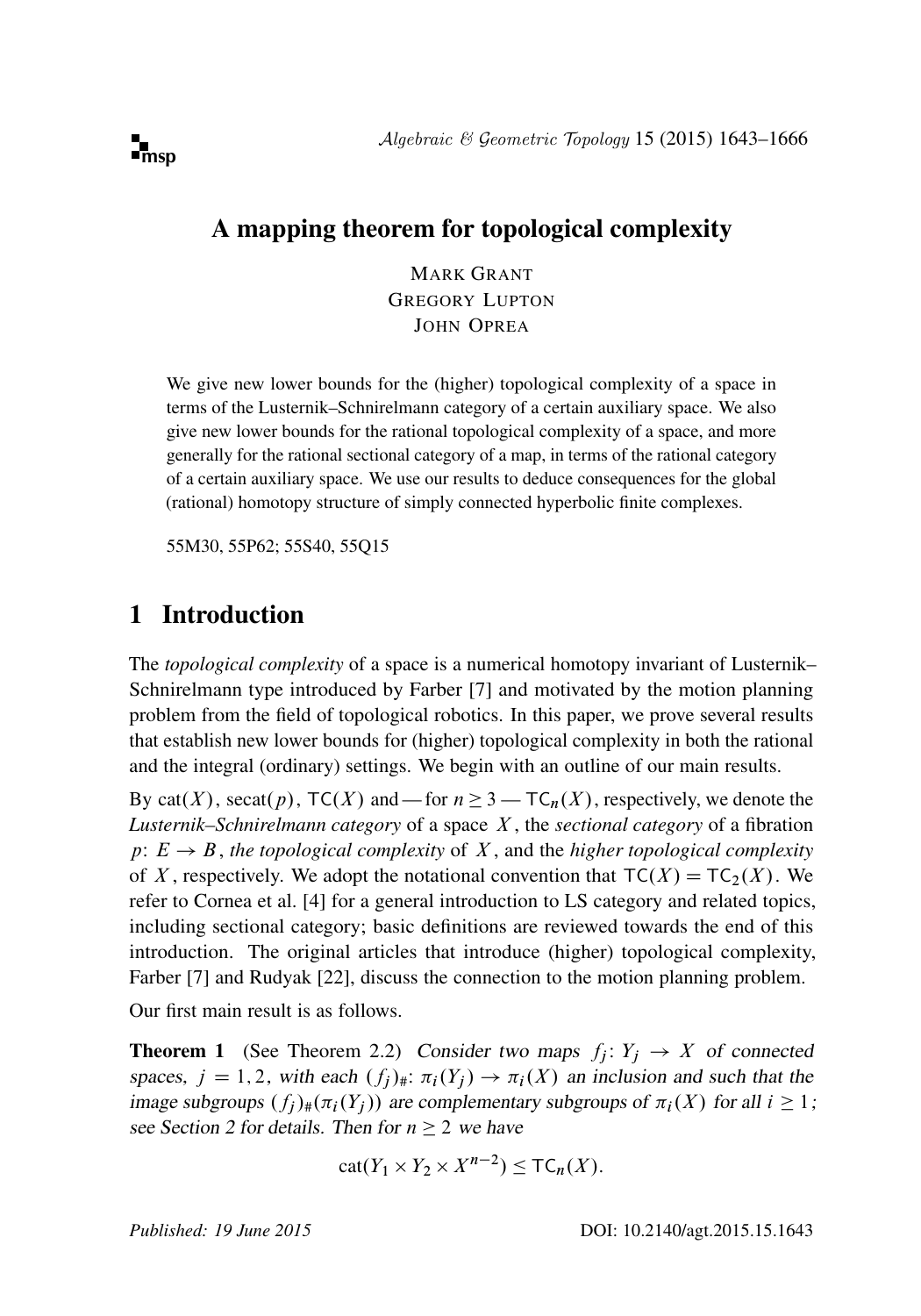This leads immediately to the following inequality.

**Corollary 2** (See [Corollary 2.4\)](#page-8-0) Consider a fibration sequence  $F \rightarrow E \rightarrow B$  of connected CW complexes. If the fibration admits a (homotopy) section, then we have

$$
cat(F \times B) \le TC(E).
$$

We give a number of other applications and consequences of our theorem. For instance, it leads directly to the following inequality due to Dranishnikov [\[6,](#page-22-2) Theorem 3.6].

**Corollary 3** (See [Corollary 2.9\)](#page-9-0) Suppose X and Y have the homotopy type of connected CW complexes. Then  $cat(X \times Y) \leq TC(X \vee Y)$ .

Furthermore, in our actual result we extend this inequality to one involving  $TC_n(X \vee Y)$ .

We also show some results in the rational homotopy setting. The basic result here is of a similar nature to our integral result, but allows for considerably greater flexibility in its application. For our rational results, we assume spaces are simply connected. We refer to Hilton, Mislin and Roitberg [\[18\]](#page-23-1) for general results about rationalization of simply connected spaces. We write  $X_{\mathbb{Q}}$  for the rationalization of a simply connected space X, and  $g_{\mathbb{Q}}: X_{\mathbb{Q}} \to Y_{\mathbb{Q}}$  for the rationalization of a map  $g: X \to Y$  of simply connected spaces. Then  $\pi_i(X_{\mathbb{Q}}) \cong \pi_i(X) \otimes \mathbb{Q}$  are the rational homotopy groups of X, and  $g_{\mathbb{Q}^*} = g_{\#} \otimes 1$ :  $\pi_*(X_{\mathbb{Q}}) \to \pi_*(Y_{\mathbb{Q}})$  is the homomorphism induced on rational homotopy groups.

<span id="page-1-0"></span>**Theorem 4** (See [Theorem 3.2\)](#page-11-0) Consider two maps  $f_j: Y_j \to X$  of simply connected spaces,  $j = 1, 2$ , such that each  $(f_{i\mathbb{Q}})_* : \pi_*(Y_{i\mathbb{Q}}) \to \pi_*(X_{\mathbb{Q}})$  is an inclusion on all rational homotopy groups, and the image subgroups satisfy

$$
(f_1 \mathbf{Q})_{\#}(\pi_i(Y_1 \mathbf{Q})) \cap (f_2 \mathbf{Q})_{\#}(\pi_i(Y_2 \mathbf{Q})) = 0 \subseteq \pi_i(X_{\mathbf{Q}})
$$

for each  $i \geq 2$ . Then for  $n \geq 2$  we have

$$
cat(Y_{1Q}) + cat(Y_{2Q}) + (n-2) cat(X_{Q}) \le TC_n(X_{Q}).
$$

<span id="page-1-1"></span>The proof we give for [Theorem 4](#page-1-0) leads to the following consequence.

**Corollary 5** (See [Corollary 3.3\)](#page-12-0) Let  $g: X \to Z$  and  $f: Y \to Z$  be maps of simply connected spaces. If

- (I)  $g_{\mathbb{Q}^{\#}}: \pi_*(X_{\mathbb{Q}}) \to \pi_*(Z_{\mathbb{Q}})$  and  $f_{\mathbb{Q}^{\#}}: \pi_*(Y_{\mathbb{Q}}) \to \pi_*(Z_{\mathbb{Q}})$  are both injective,
- (II)  $\text{im}(g_{\mathbb{Q}^*}) \cap \text{im}(f_{\mathbb{Q}^*}) = 0 \subseteq \pi_*(Z_{\mathbb{Q}}),$

then we have  $cat(Y_{\mathbb{Q}}) \leq secat(g_{\mathbb{Q}})$ .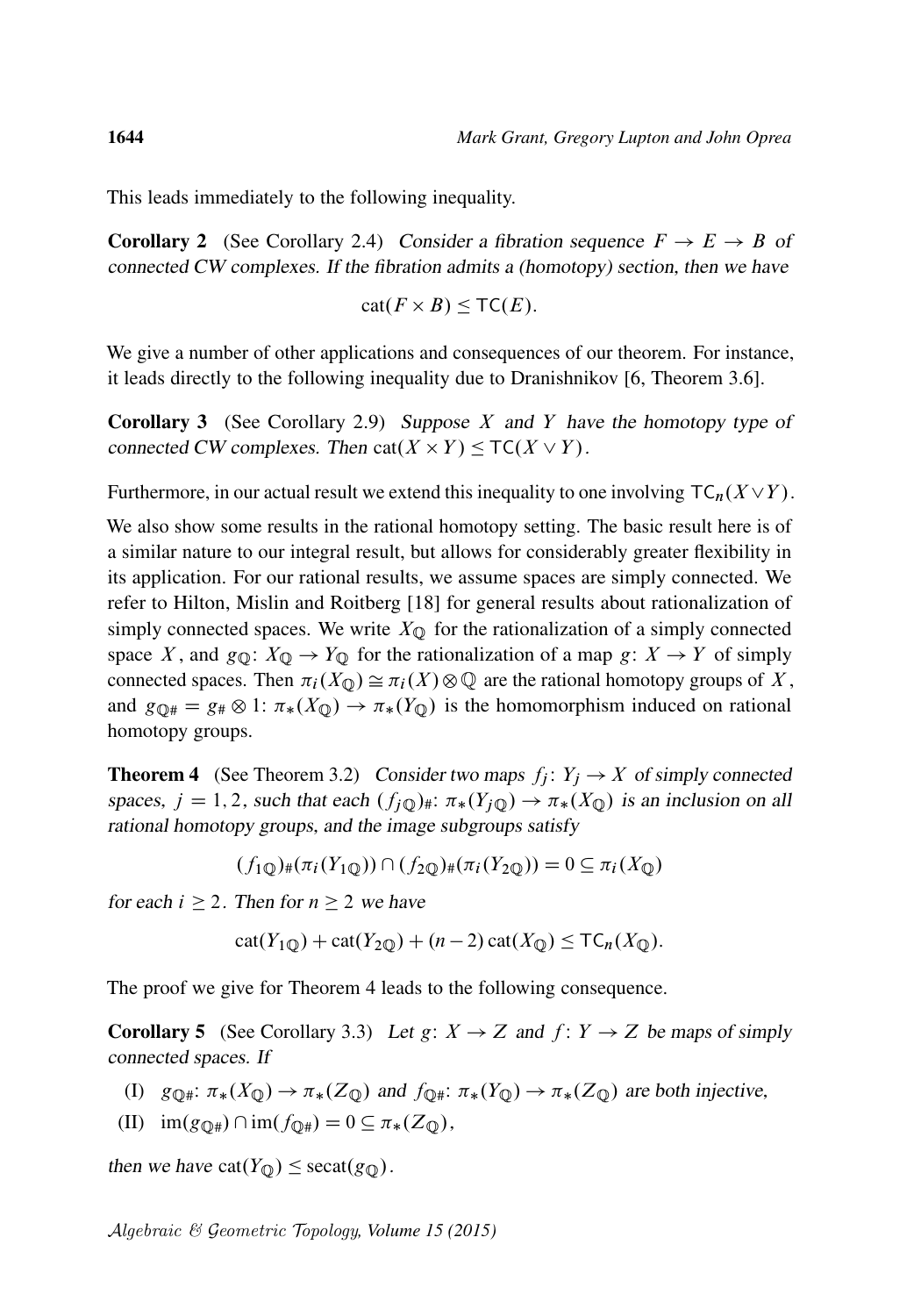[Corollary 5](#page-1-1) is worth highlighting, as it is a direct generalization of the so-called *mapping theorem* of Félix and Halperin (see [\[9,](#page-22-3) Theorem I] or [\[12,](#page-22-4) Theorem 28.6]), a result of fundamental importance in rational homotopy.

<span id="page-2-0"></span>**Theorem 6** (Félix–Halperin mapping theorem) Let  $f: Y \rightarrow Z$  be a map of simply connected spaces. If  $f_{\mathbb{Q}^*}: \pi_*(Y_{\mathbb{Q}}) \to \pi_*(Z_{\mathbb{Q}})$  is injective, then cat $(Y_{\mathbb{Q}}) \leq \text{cat}(Z_{\mathbb{Q}})$ .

We retrieve the original mapping theorem from [Corollary 5](#page-1-1) by taking  $X$  to be a point; whereupon we have  $\text{secat}(g_{\mathbb{Q}}) = \text{cat}(Z_{\mathbb{Q}})$ , (I) reduces to the condition that  $f_{\mathbb{Q}^*}$  be injective, (II) becomes vacuous, and the conclusion then reads  $cat(Y_{\mathbb{Q}}) \leq cat(Z_{\mathbb{Q}})$ . This connection accounts for the title of the paper.

Our rational results also lead to interesting consequences for the global rational homotopy structure of finite complexes. We mention two such here to suggest the kinds of conclusions we are able to draw. For  $X$  a simply connected finite complex, we say that X is *(rationally) hyperbolic* if it has infinitely many non-zero rational homotopy groups. In some sense, this is the generic behavior of a finite complex; see [\[12,](#page-22-4) Part VI]. If a simply connected space X has  $TC(X) = 2$ , then  $TC(X_0) \le 2$ , and also cat $(X_0) \le 2$ . The interest in the following result lies in the case in which  $cat(X<sub>Q</sub>) = 2$ .

**Theorem 7** (See [Corollary 5.5\)](#page-20-0) Let X be a simply connected hyperbolic finite complex. If  $TC(X<sub>Q</sub>) = 2$ , then X has some connective cover that is a rational co-H– space. In particular,  $\pi_*(\Omega X) \otimes \mathbb{Q}$  contains a free Lie algebra on two generators.

The *Avramov–Félix conjecture* [\[12,](#page-22-4) Problem 4, Section 39] says that the rational homotopy Lie algebra  $\pi_*(\Omega X) \otimes \mathbb{Q}$  of a simply connected hyperbolic finite complex should have a sub-Lie algebra that is free on two generators. If true, the conjecture would help explain the phenomenon of exponential growth of rational homotopy groups, about which a great deal of work has been done. The conjecture has been established for X with cat $(X_{\mathbb{Q}}) = 2$ ; see Félix, Halperin and Thomas [\[11;](#page-22-5) [14\]](#page-22-6). However, our conclusion here is somewhat stronger and follows by a simple argument, once given our basic result. With our methods, we are able to glean various conclusions in this direction, such as the following new cases of the conjecture.

**Corollary 8** (See [Corollary 5.8\)](#page-21-0) Let  $X$  be a simply connected hyperbolic finite complex with cat( $X_{\mathbb{Q}}$ ) = 3 and TC<sub>n</sub>( $X_{\mathbb{Q}}$ ) = 3n-3 for some n  $\geq$  2. Then  $\pi_*(\Omega X) \otimes \mathbb{Q}$ contains a free Lie algebra on two generators.

Whereas some results of this article concentrate on simply connected spaces, a companion article, Grant, Lupton and Oprea [\[17\]](#page-23-2), considers analogous results applicable to aspherical spaces.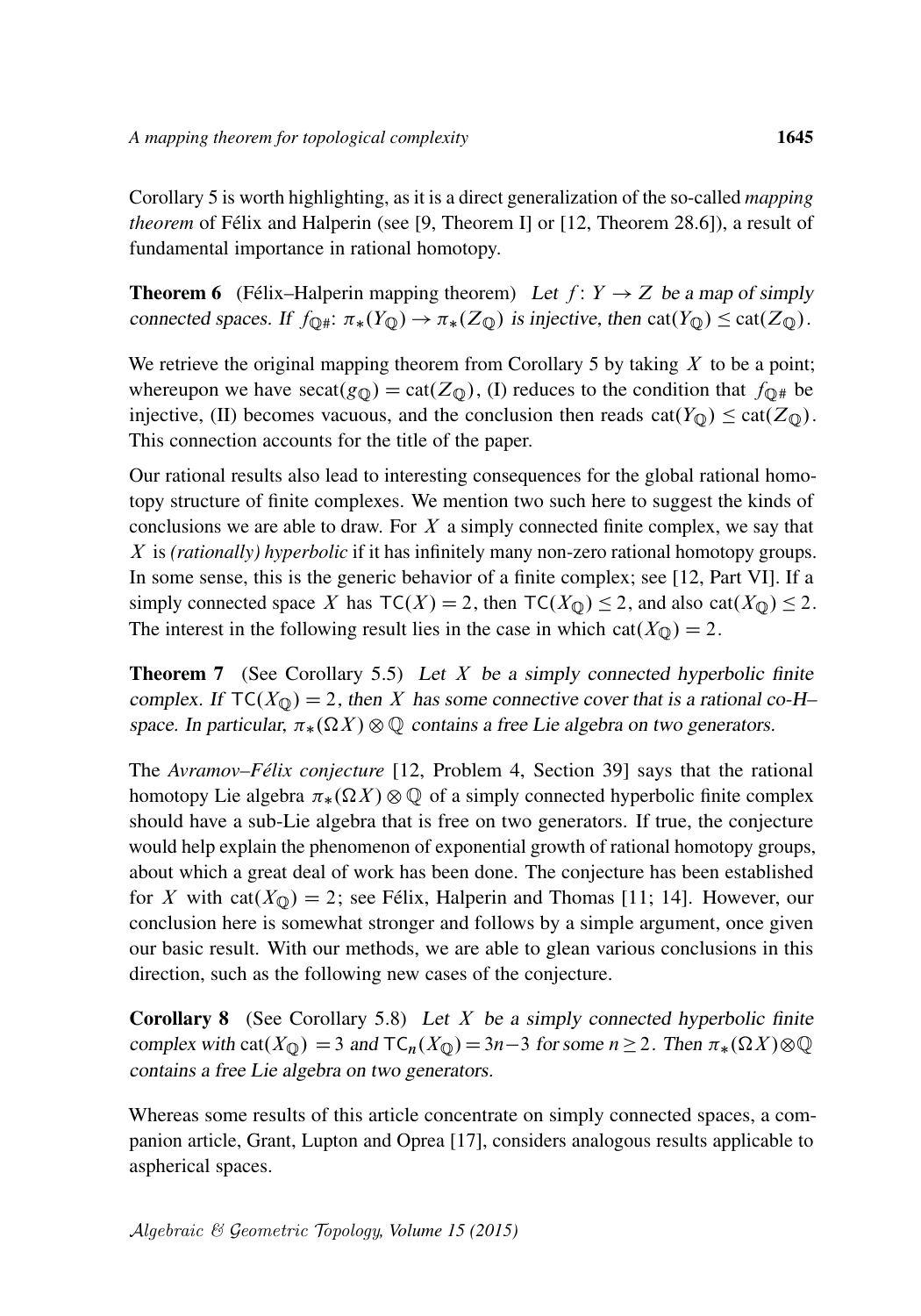The paper is organized as follows. In [Section 2](#page-4-0) we work in ordinary homotopy theory and establish [Theorem 1](#page-0-0) of this introduction. [Section 3](#page-10-0) contains our main rational result which is [Theorem 4](#page-1-0) of this introduction. In [Section 4,](#page-16-0) we briefly illustrate some situations in which our rational results may be levered to yield calculations of (integral)  $TC(X)$  for certain spaces X. In the final [Section 5,](#page-18-0) we apply [Theorem 4](#page-1-0) to analyze the behavior of  $TC(-)$  with respect to connective covers, and draw our conclusions concerning the Avramov–Félix conjecture.

We finish this introduction with a brief resume of definitions and basic facts. Recall that cat(X) is the smallest n for which there is an open covering  $\{U_0, \ldots, U_n\}$  by  $n + 1$  open sets, each of which is contractible in X. Also, for a fibration p:  $E \rightarrow B$ , secat(p) is the smallest number n for which there is an open covering  $\{U_0, \ldots, U_n\}$ of B by  $n + 1$  open sets, for each of which there is a local section  $s_i: U_i \to E$  of p, so that  $p \circ s_i = j_i$ :  $U_i \rightarrow B$ , where  $j_i$  denotes the inclusion. Let PX denote the space of (free) paths on a space X. There is a fibration  $P_2$ :  $PX \to X \times X$ , which evaluates a path at initial and final points: for  $\alpha \in PX$ , we have  $P_2(\alpha) = (\alpha(0), \alpha(1))$ . This is a fibrational substitute for the diagonal map  $\Delta: X \to X \times X$ . We define  $TC(X) := \text{secat}(P_2)$ .

We also consider the "higher analogues" of topological complexity introduced by Rudyak in [\[22\]](#page-23-0); see also [\[23\]](#page-23-3) and Basabe, González, Rudyak and Tamaki [\[2\]](#page-22-7). Let  $n \geq 2$  and consider the fibration

$$
P_n: PX \to X \times \cdots \times X = X^n,
$$

defined by

$$
P_n(\alpha) = \left(\alpha(0), \alpha\left(\frac{1}{n-1}\right), \dots, \alpha\left(\frac{n-2}{n-1}\right), \alpha(1)\right)
$$

for  $\alpha \in PX$ . This is a fibrational substitute for the *n*-fold diagonal  $\Delta_n: X \to X^n$ . Then we define  $TC_n(X) := \text{secat}(P_n)$ .

Note that the Farber [\[7\]](#page-22-0) and Rudyak [\[22\]](#page-23-0) use un-normalized  $TC_n(-)$ , which is one more than our (normalized)  $TC_n(-)$ . Most of our results apply to ordinary  $TC(X)$  as well as higher  $TC_n(X)$  for  $n \geq 3$ .

There are several well-known and basic facts which we use throughout the article to compare sectional categories of various maps. We state them here; each is easily justified directly from the definitions. First, suppose given a fibration  $p: E \rightarrow B$  and any map  $f: B' \to B$ . Form the pullback  $p' : E' \to B'$  of p along f. Then we have  $\operatorname{secat}(p') \leq \operatorname{secat}(p)$ . Next, if E is contractible or, more generally, if  $p: E \to B$  is nullhomotopic, then we have secat( $p$ ) = cat( $B$ ). Combining these ingredients readily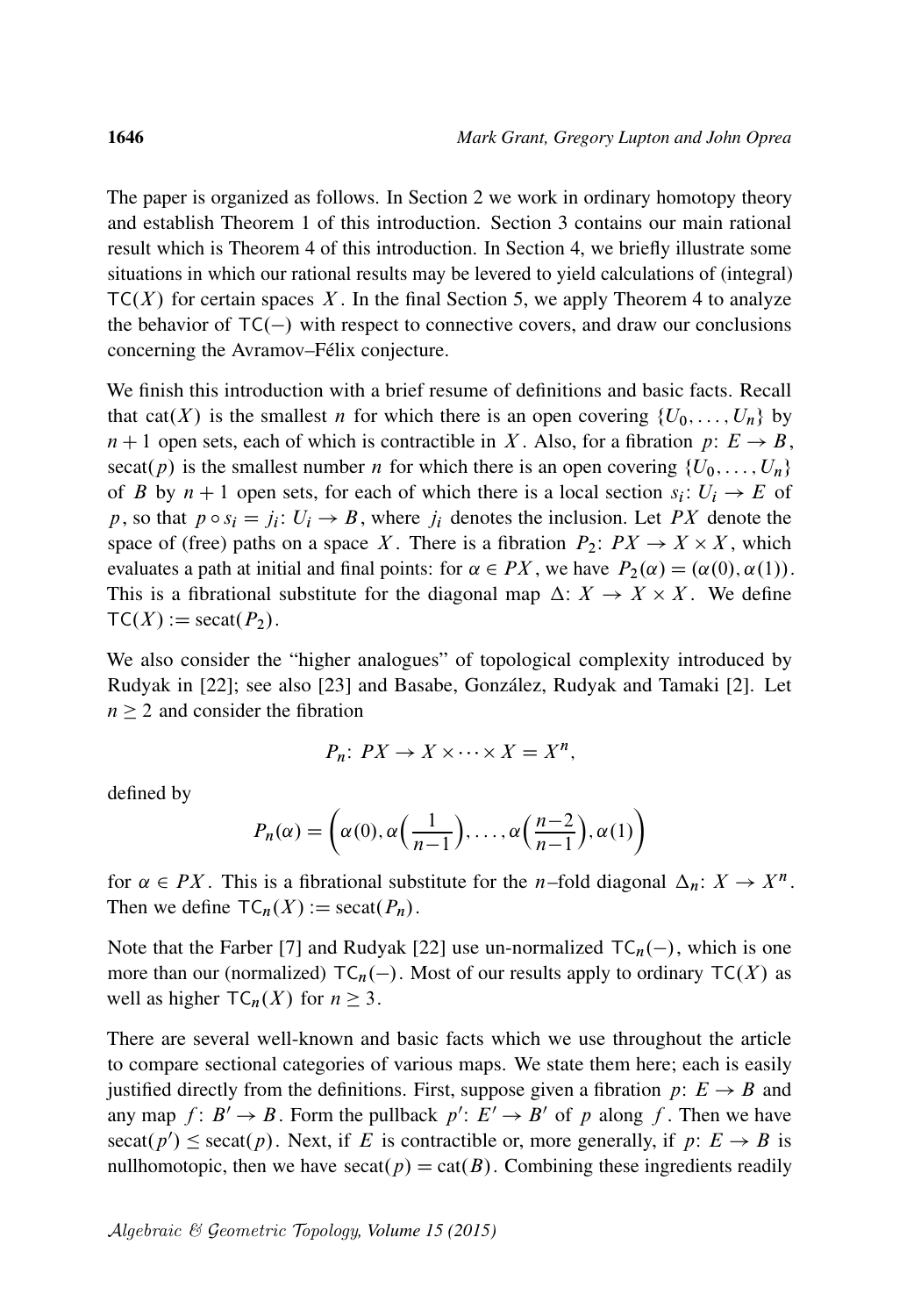leads to general inequalities

$$
\mathrm{cat}(X^{n-1}) \leq \mathsf{TC}_n(X) \leq \mathrm{cat}(X^n)
$$

for each  $n \geq 2$ . These basic facts are explained in Basabe, González, Rudyak and Tamaki [\[2\]](#page-22-7), and Lupton and Scherer [\[20\]](#page-23-4), amongst other places.

We frequently use *n*-connective covers of a space. Our notation for this is  $X^{[n]}$ . Namely,  $X^{[n]}$  is the homotopy fibre of the map from X to its  $n^{\text{th}}$  Postnikov section, and it is a connected space that satisfies  $\pi_i(X^{[n]}) = 0$  for  $i \leq n$ , and  $\pi_i(X^{[n]}) = \pi_i(X)$ for  $i \geq n + 1$ .

Acknowledgements This work was partially supported by grants from the Simons Foundation (209575 to Gregory Lupton and 244393 to John Oprea).

### <span id="page-4-0"></span>2 A lower bound on (higher) topological complexity

From now on, suppose that spaces  $X$  and  $Y$  are connected and of the homotopy type of a CW complex. Constructions from them, such as  $\Omega X$  or pullbacks that involve them, may be disconnected. We begin with a result that may be well known, but which we cannot find in the literature in the form we need. We include a proof here for completeness. The case  $n = 2$  is proved in [\[21,](#page-23-5) Proposition 3.2]; see also the proof of [\[5,](#page-22-8) Theorem 7].

In the following proposition,  $\mu: \Omega X \times \Omega X \to \Omega X$  and  $\iota: \Omega X \to \Omega X$  denote the usual loop multiplication map and the inverse map of loops. Also,  $\pi_{i,j+1} = (\pi_i, \pi_{i+1})$ :  $(\Omega X)^n \to (\Omega X) \times (\Omega X)$  for  $j = 1, ..., n - 1$  denotes the projection onto the two consecutive  $j^{\text{th}}$  and  $(j + 1)^{\text{st}}$  factors of the product.

<span id="page-4-1"></span>**Proposition 2.1** For  $n \ge 2$ , consider the fibration sequence

$$
(\Omega X)^{n-1} \longrightarrow PX \stackrel{P_n}{\longrightarrow} X^n
$$

of the fibration  $P_n$  used in the above definition of  $TC_n(X)$ . Then the connecting map of this fibration sequence may be identified as a map

$$
\partial = (\partial_1, \dots, \partial_{n-1}) \colon \Omega(X^n) = (\Omega X)^n \to (\Omega X)^{n-1}
$$

with coordinate functions  $\partial_j = \mu \circ (\iota \times 1) \circ \pi_{j,j+1}$  for each  $j = 1, ..., n-1$ . On homotopy groups, we may identify the induced homomorphism  $\partial_{\#}: \pi_r(\Omega X^n) \to$  $\pi_r(\Omega X^{n-1})$  for  $r \ge 1$  as a homomorphism of abelian groups

$$
\partial_{\#} \colon \bigoplus_{j=1}^{n} \pi_{r+1}(X) \to \bigoplus_{j=1}^{n-1} \pi_{r+1}(X),
$$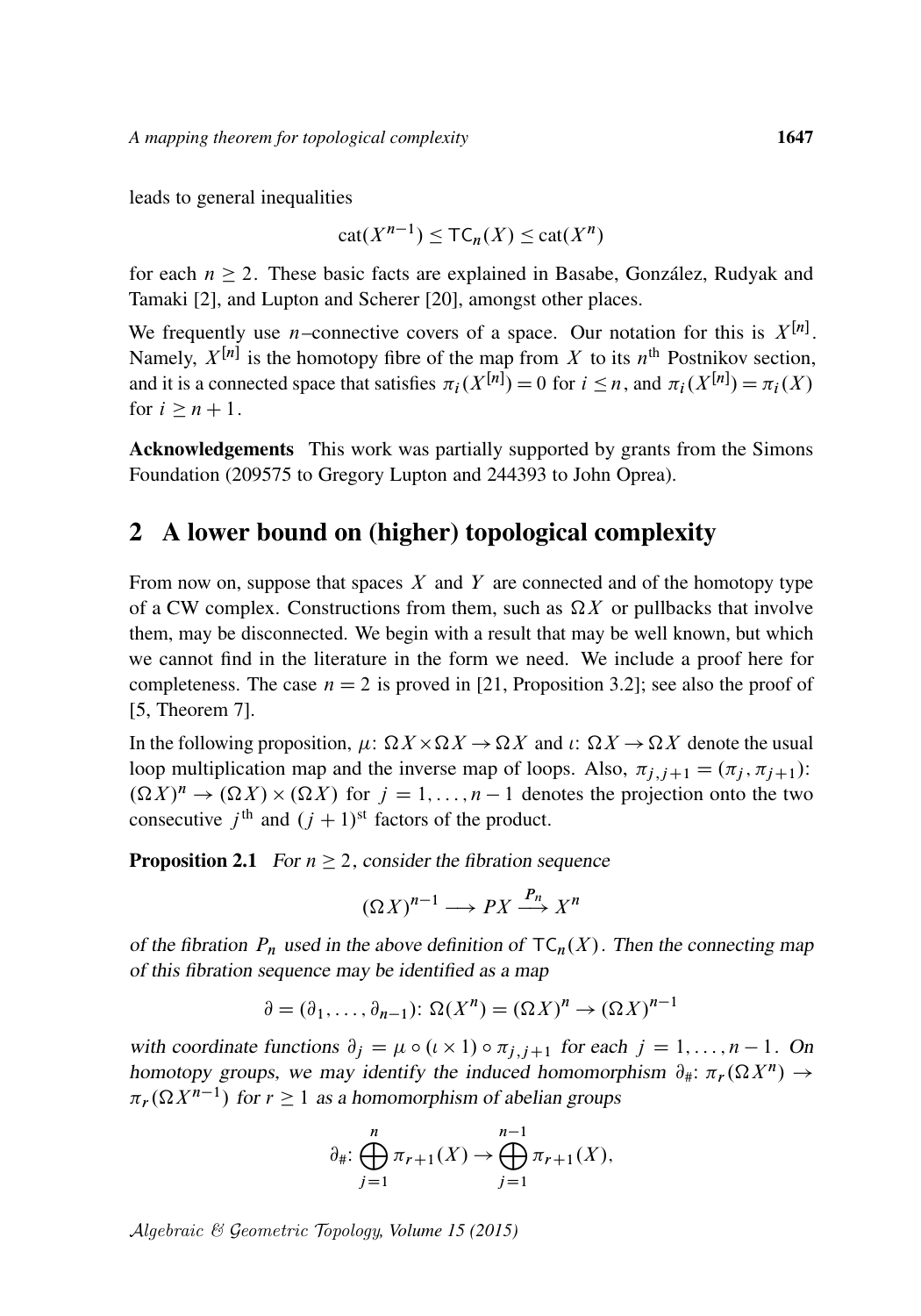where, for  $\mathbf{a} = (a_1, \dots, a_n) \in \pi_r(\Omega X^n) = \bigoplus_{j=1}^n \pi_{r+1}(X)$ , we have

$$
\partial_{\#}(a) = (-a_1 + a_2, -a_2 + a_3, \ldots, -a_{n-1} + a_n).
$$

On sets of components, the induced map of based sets  $\partial_{\#}: \pi_0(\Omega X^n) \to \pi_0(\Omega X^{n-1})$ may be identified as

$$
\partial_{\#} \colon \prod_{j=1}^{n} \pi_1(X) \to \prod_{j=1}^{n-1} \pi_1(X)
$$

with  $\partial_{\#}(a) = ((a_1)^{-1}a_2, (a_2)^{-1}a_3, \ldots, (a_{n-1})^{-1}a_n).$ 

**Proof** We adopt the notation of  $[26, \text{ pages } 42-43, 141]$  $[26, \text{ pages } 42-43, 141]$  for the homotopy fibre of a map. Consider the fibration  $P_n: PX \to X^n$  as above. The fibre here is  $F = (\Omega X)^{n-1}$ , and the homotopy fibre is

$$
T^{P_n} = \{(\alpha, \gamma) \in PX \times \mathcal{P}X^n \mid \alpha(t_i) = \gamma_{i+1}(0), i = 0, \ldots, n-1\},\
$$

where  $t_i = i/(n-1)$ , and we have written the coordinate functions of  $\gamma$  as  $\gamma =$  $(\gamma_1,\ldots,\gamma_n): I \to X^n$ . A homotopy equivalence  $\beta: (\Omega X)^{n-1} \to T^{P_n}$  from fibre to homotopy fibre is given by  $\beta(\eta) = (\eta, C_{\mathbf{x_0}})$ , where  $C_{\mathbf{x}}$  denotes the constant path at x, and  $x_0 \in X^n$  denotes the base point  $x_0 = (x_0, \ldots, x_0)$ . Now for  $\alpha \in PX$ , let  $\alpha[i]$ :  $[t_{i-1}, t_i] \rightarrow X$  denote the restriction of  $\alpha$  to the subinterval  $[t_{i-1}, t_i]$  for  $i = 1, \ldots, n - 1$ . Then the inverse homotopy equivalence may be written explicitly as  $\beta^{-1}$ :  $T^{P_n} \rightarrow (\Omega X)^{n-1}$ , with

$$
\beta^{-1}(\alpha,\gamma)=(\overline{\gamma}_1\alpha[1]\gamma_2,\overline{\gamma}_2\alpha[2]\gamma_3,\ldots,\overline{\gamma}_{n-1}\alpha[n-1]\gamma_n).
$$

Here, the notation  $\bar{\xi}$  denotes the inverse path to  $\xi$ , ie  $\bar{\xi}(t) = \xi(1-t)$ , and juxtaposition of paths denotes their usual composition.

From the pullback of the based path fibration  $p_0: \mathcal{P}X^n \to X^n$  along  $P_n: \mathcal{P}X \to X^n$ , we obtain the whisker map  $\phi: \Omega X^n \to T^{P_n}$  as  $\phi(\gamma) = (C_{x_0}, \gamma)$ , whence we have the connecting map  $\partial: \Omega X^n \to \Omega X^{n-1}$  as

$$
\partial(\gamma) = \beta^{-1} \circ \phi(\gamma) = (\overline{\gamma}_1 \gamma_2, \overline{\gamma}_2 \gamma_3, \dots, \overline{\gamma}_{n-1} \gamma_n).
$$

In terms of maps, then, we may identity the  $j<sup>th</sup>$  component of the connecting map as

$$
\partial = \mu \circ (\iota \times 1) \circ \pi_{j,j+1} \colon \Omega X^n \to \Omega X \times \Omega X \to \Omega X \times \Omega X \to \Omega X
$$

for  $j = 1, ..., n - 1$ . The assertions about the homomorphisms induced on homotopy groups and sets of components follow, as  $\mu$  induces the usual addition of homotopy elements and  $\iota$  the inverse (anti-)homomorphism.  $\Box$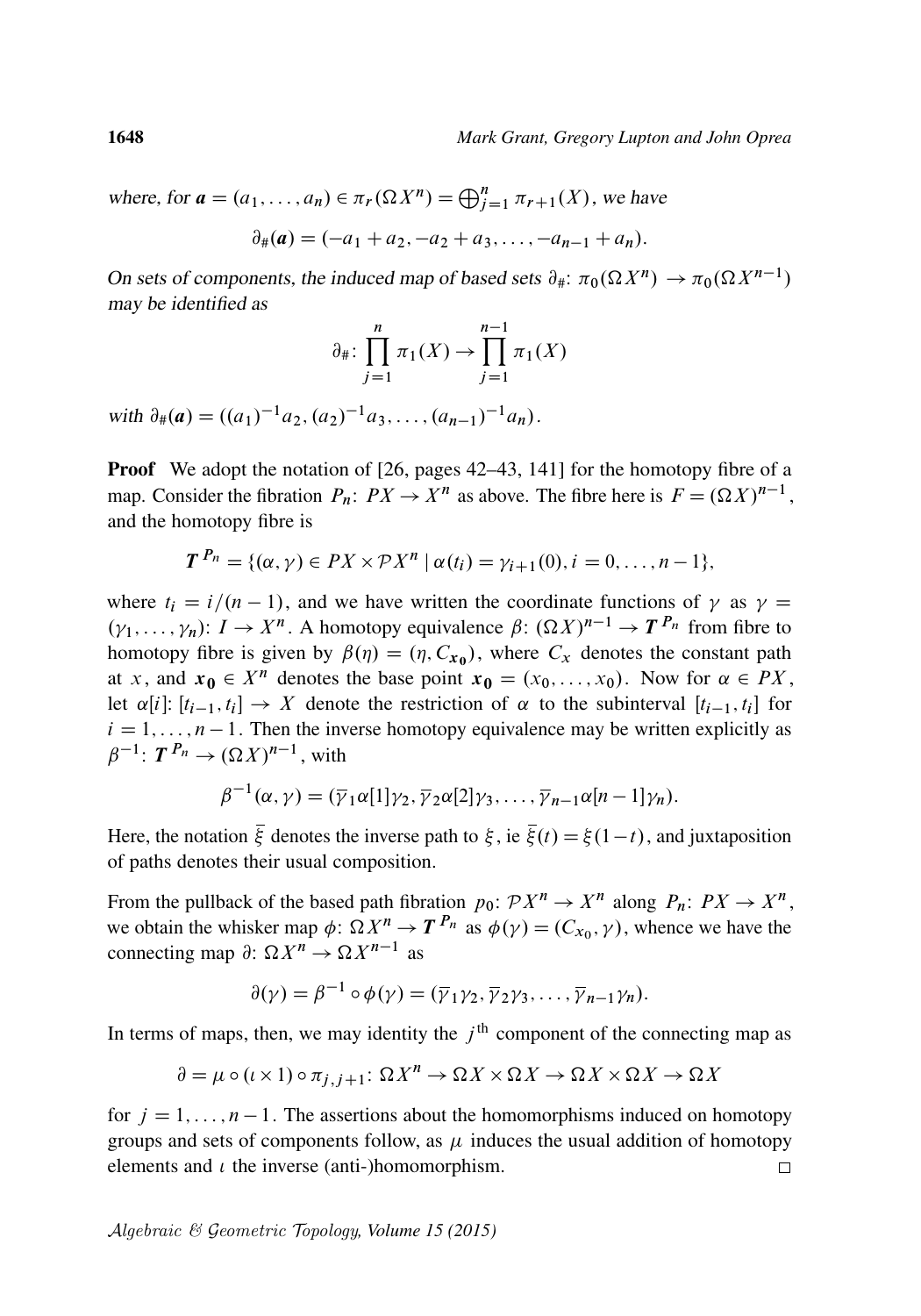Note that, in the above result, whilst  $\pi_r(\Omega X^n)$  and  $\pi_r(\Omega X^{n-1})$  are both groups for  $r \ge 0$ , they may be non-abelian for  $r = 0$  and so the induced map  $\partial_{\#}$  may fail to be a homomorphism for  $r = 0$ .

We will need the following generalization of the direct product of (non-abelian) groups: say that subgroups A and B of a group G are *complementary subgroups* if they (1) span  $G$ , that is, if any element of  $G$  may be written as a product ab for some  $a \in A$  and  $b \in B$ , and (2) also intersect trivially, that is, if  $A \cap B = \{e\}$ . Note that if A and B are complementary subgroups of an *abelian* group G, then G is isomorphic to the direct sum  $A \oplus B$ .

<span id="page-6-0"></span>**Theorem 2.2** Consider two maps  $f_j: Y_j \to X$  of connected spaces,  $j = 1, 2$ , such that for each  $i \geq 1$ 

- (i) each  $(f_i)_{\#}$ :  $\pi_i(Y_i) \to \pi_i(X)$  is an inclusion,
- (ii)  $(f_1)_\#(\pi_i(Y_1))$  and  $(f_2)_\#(\pi_i(Y_2))$  are complementary subgroups in  $\pi_i(X)$ .

Then for  $n \geq 2$ , we have

$$
cat(Y_1 \times Y_2 \times X^{n-2}) \le TC_n(X).
$$

In particular, with  $n = 2$ , we have  $cat(Y_1 \times Y_2) \le TC(X)$ .

**Proof** Write  $Y = Y_1 \times Y_2 \times X^{n-2}$  and  $f = f_1 \times f_2 \times 1_{X^{n-2}}: Y \to X^n$ . Then let  $N(f, P_n)$  denote the pullback of  $P_n$  along f. Notice that, since  $P_n$  is a fibration, this pullback is also a homotopy pullback. Extend this commutative diagram to a homotopy commutative ladder of the fibre sequences of each vertical map, thus



In the long exact homotopy sequence of  $\overline{P}_n$ , identify the connecting map  $\delta: \Omega Y \to$  $\Omega X^{n-1}$  as  $\delta = \partial \circ \Omega f$ , where  $\partial$  denotes the connecting map from [Proposition 2.1.](#page-4-1) So on homotopy groups (or homotopy sets, for  $r = 0$ ), we may identify the induced map  $\delta_{\#}$ :  $\pi_r(\Omega Y) \to \pi_r(\Omega X^{n-1})$  for each  $r \geq 0$  as a map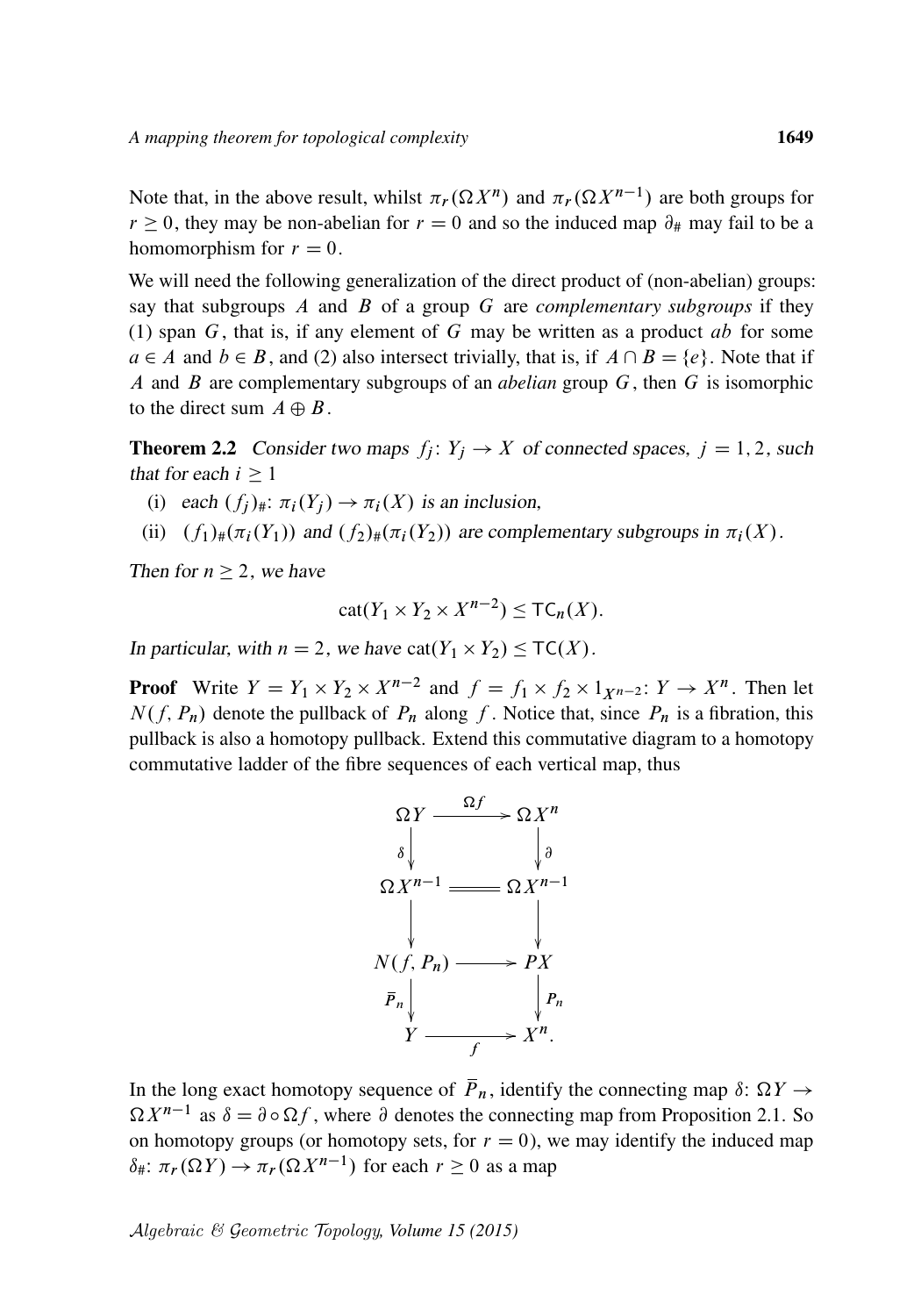$$
\delta_{\#} = \partial_{\#} \circ f_{\#}: \pi_{r+1}(Y_1) \times \pi_{r+1}(Y_2) \times \prod_{j=3}^{n} \pi_{r+1}(X) \to \prod_{j=1}^{n-1} \pi_{r+1}(X).
$$

With  $b_j \in \pi_{r+1}(Y_j)$ ,  $j = 1, 2$ , and  $a_j \in \pi_{r+1}(X)$ ,  $j = 3, ..., n$ , we have

$$
\delta_{\#}(b_1, b_2, a_3, \dots, a_n) =
$$
\n
$$
\begin{cases}\n(-f_{1\#}(b_1) + f_{2\#}(b_2), -f_{2\#}(b_2) + a_3, -a_3 + a_4, \dots, -a_{n-1} + a_n) & \text{if } r \ge 1, \\
((f_{1\#}(b_1))^{-1} f_{2\#}(b_2), (f_{2\#}(b_2))^{-1} a_3, a_3^{-1} a_4, \dots, (a_{n-1})^{-1} a_n) & \text{if } r = 0.\n\end{cases}
$$

Because the images  $f_{1\#}(\pi_{r+1}(Y_1))$  and  $f_{2\#}(\pi_{r+1}(Y_2))$  span  $\pi_{r+1}(X)$  for each  $r \ge 0$ ,  $\delta_{\#}$  is surjective. Because these images intersect only in 0 (or {e}, in the case  $r = 0$ ), and because we also assume that  $f_{1#}$  and  $f_{2#}$  are injective, it follows that  $\delta_{#}$  is injective. Thus  $\delta_{\#}$ :  $\pi_r(\Omega Y) \to \pi_r(\Omega X^{n-1})$  is an isomorphism for each  $r \ge 1$ , and a bijection of based sets for  $r = 0$ . Therefore  $N(f, P_n)$  is weakly contractible, and thus contractible, since it is of the homotopy type of a CW complex.

In the first pullback diagram, then, it follows that secat( $\overline{P}_n$ ) = cat(Y). Since this diagram is a pullback, we have

$$
cat(Y) = secat(\overline{P}_n) \leq secat(P_n) = TC_n(X).
$$

<span id="page-7-0"></span>**Corollary 2.3** For maps  $f_i: Y_i \to X$  that satisfy the hypotheses of [Theorem 2.2,](#page-6-0) we have cat( $Y_1$ )  $\leq$  secat( $f_2$ ).

Proof Consider the (standard) homotopy pullback

$$
M(f_1, f_2) \xrightarrow{\overline{f}_1} Y_2
$$
  
\n
$$
\overline{f}_2 \downarrow \qquad \qquad \downarrow f_2
$$
  
\n
$$
Y_1 \xrightarrow{f_1} X.
$$

That is,

$$
M(f_1, f_2) = \{ (y_1, \alpha, y_2) \in Y_1 \times \text{map}(I, X) \times Y_2 \mid \alpha(0) = f_1(y_1), \alpha(1) = f_2(y_2) \}.
$$

Notice that  $M(f_1, f_2) = N(f, P_2)$ , where  $f = f_1 \times f_2$ :  $Y_1 \times Y_2 \to X \times X$  and  $P_2$ :  $PX \rightarrow X \times X$  are the maps involved in the proof of [Theorem 2.2](#page-6-0) for  $n = 2$ , and  $N(f, P_2)$  is the pullback. Under the hypotheses of [Theorem 2.2,](#page-6-0) we showed that  $N(f, P_2)$  is contractible. It follows from the homotopy pullback that cat $(Y_1)$  =  $\operatorname{secat}(f_2) \le \operatorname{secat}(f_2)$ .  $\Box$ 

There is a natural way in which the maps involved in [Theorem 2.2](#page-6-0) arise.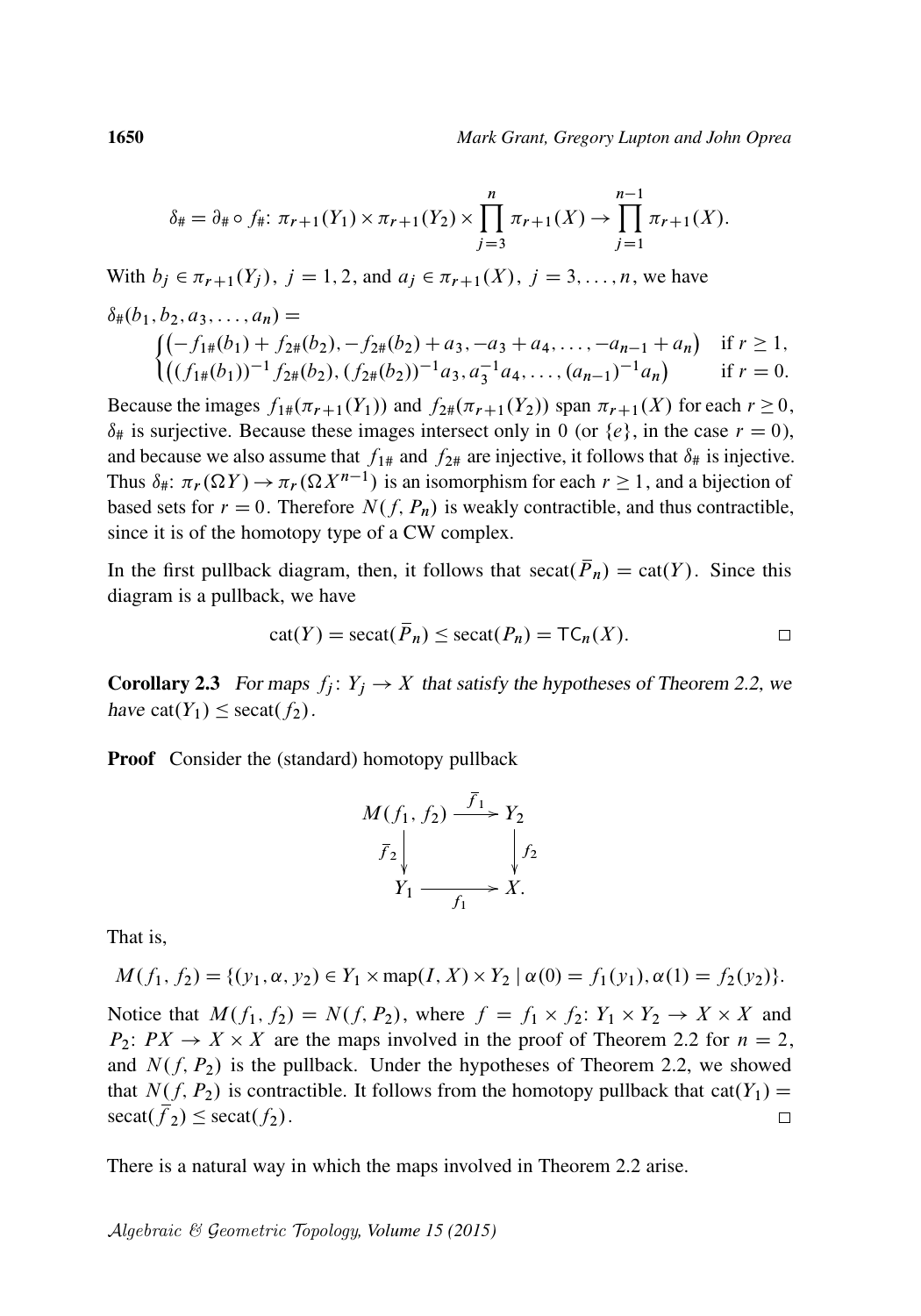<span id="page-8-0"></span>**Corollary 2.4** Consider a fibration sequence  $F \to E \to B$  of connected CW complexes. If the fibration admits a (homotopy) section, then for each  $n \geq 2$ , we have

$$
cat(F \times B \times E^{n-2}) \leq TC_n(E).
$$

**Proof** The maps  $F \to E$  and  $B \to E$ , with the latter being the section, satisfy the conditions of the theorem, with F, B, E identified with  $Y_1, Y_2, X$ , respectively.  $\Box$ 

We present several examples of situations covered by [Corollary 2.4.](#page-8-0) Here, we use  $\widetilde{X}$ to denote the universal cover of  $X$ .

**Corollary 2.5** If X has fundamental group  $\mathbb{Z}$ , then  $\mathsf{TC}(X) \geq \text{cat}(\widetilde{X} \times S^1)$ . If X has fundamental group  $\mathbb{Z} \times \mathbb{Z}$ , then  $\mathsf{TC}(X) \geq \text{cat}(\widetilde{X} \times S^1 \times S^1)$ .

**Proof** We argue for  $\pi_1(X) \cong \mathbb{Z} \times \mathbb{Z}$ ; the argument for  $\pi_1(X) \cong \mathbb{Z}$  is identical. Let  $k: X \to S^1 \times S^1 = K(\pi_1(X), 1)$  be the classifying map of the universal cover, so that we have a fibre sequence  $\widetilde{X} \to X \to S^1 \times S^1$ . We obtain a section of k by first choosing a map  $s: S^1 \vee S^1 \rightarrow X$  for which  $k \circ s \sim J: S^1 \vee S^1 \rightarrow S^1 \times S^1$ , where  $J: S^1 \vee S^1 \rightarrow S^1 \times S^1$  is the inclusion, and noting that s extends to a map  $\sigma: S^1 \times S^1 \to X$ , as  $\pi_1(X)$  is abelian. Then  $k \circ \sigma: S^1 \times S^1 \to S^1 \times S^1$  induces an isomorphism on  $\pi_1(-)$  and thus, since  $S^1 \times S^1 = K(\pi_1(X), 1)$ , is a homotopy equivalence. We may adjust  $\sigma$ , if necessary by pre-composing with a suitable selfhomotopy equivalence of  $S^1 \times S^1$ , into a section of k up to homotopy. The inequality now follows from [Corollary 2.4.](#page-8-0)  $\Box$ 

Associated bundles provide another source of applications. Suppose that  $p: E \to M$ is a principal G–bundle, for G a topological group. For X a G–space, we have the associated bundle  $E \times_G X \to M$ , with fibre X.

**Corollary 2.6** With the above notation, if the action of G on the connected space X has a fixed point, then we have  $\mathsf{TC}(E \times_G X) \geq \text{cat}(X \times M)$ .

**Proof** If the action of G on X has a fixed point, then  $E \times_G X \to M$  has a section, and we may apply [Corollary 2.4.](#page-8-0)  $\Box$ 

**Examples 2.7** Here, since the bundle  $E \times_G X \to M$  admits a section, we already have the lower bound  $TC(E \times_G X) \ge TC(M)$ . In this situation, therefore, our new lower bound will be useful when  $TC(M)$  is relatively small, compared with cat $(M)$ . This happens if, for instance, we also suppose that  $M$  is a group, in which case we have  $TC(M) = cat(M)$ ; see [\[8,](#page-22-9) Lemma 8.2; [20\]](#page-23-4). For example, take the principal circle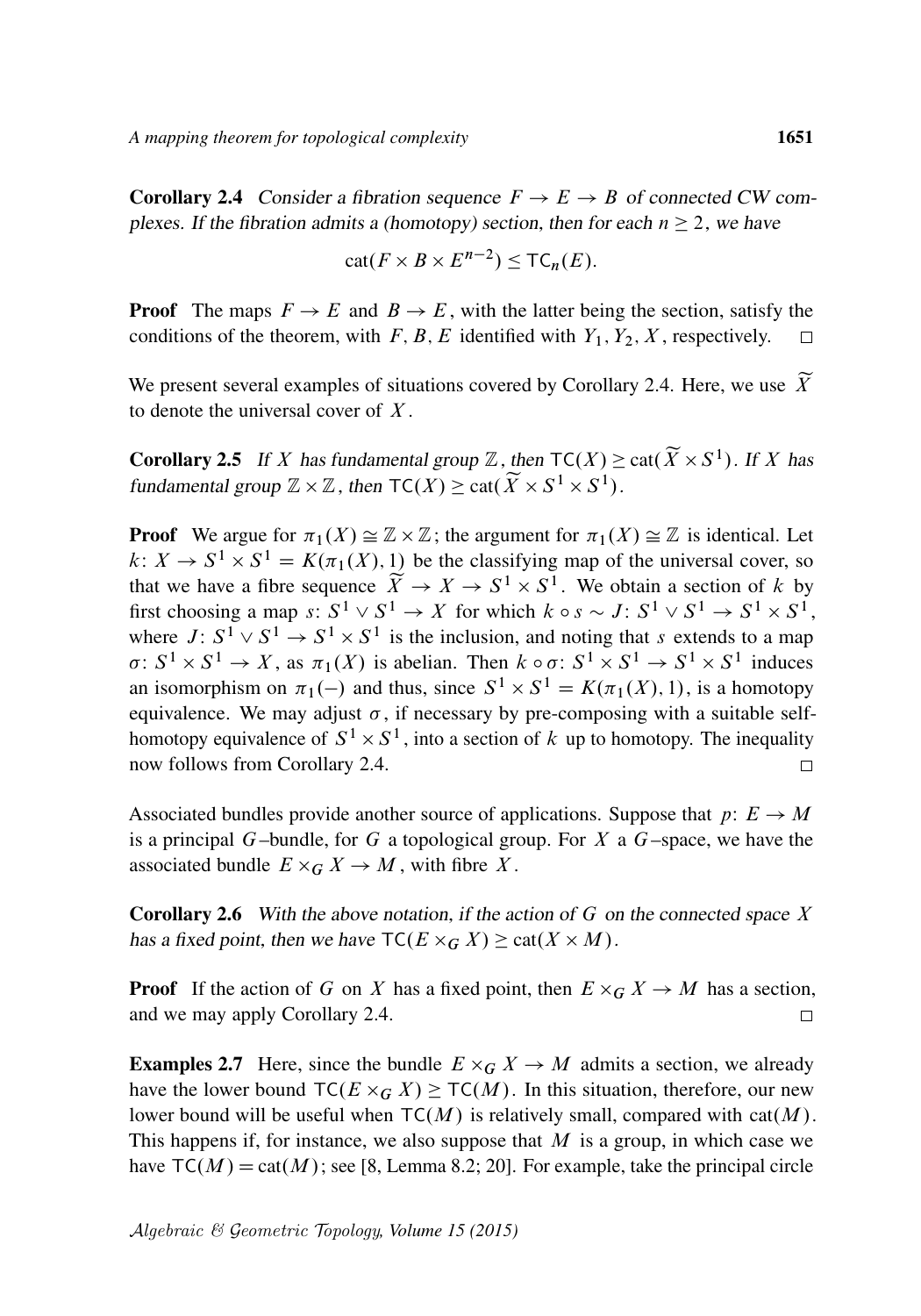bundle  $U(n) \to PU(n)$ , and let  $X = S^2$  with the rotation action of the circle  $S^1$ . Here we obtain a lower bound of  $TC(U(n) \times_{S^1} S^2) \geq cat(S^2 \times PU(n))$ . As another example, take the Hopf bundle  $S^1 \rightarrow S^3 \rightarrow S^2$ , and consider any  $S^1$ -action on  $\mathbb{C}P^n$ . The action must have a fixed point, as  $\chi(\mathbb{C}P^n) \neq 0$ . We obtain that  $\mathsf{TC}(S^3 \times_{S^1} \mathbb{C}P^n) \geq 0$  $cat(\mathbb{C}P^n \times S^2) = n + 1 > cat(S^2).$ 

Mapping tori are a further source of applications of [Corollary 2.4.](#page-8-0)

**Corollary 2.8** Let  $\phi: M \to M$  be a diffeomorphism of a connected, smooth manifold M and let  $M_{\phi}$  denote the corresponding mapping torus. Then  $TC(M_{\phi}) \geq cat(M \times S^{1})$ .

**Proof** [Corollary 2.4](#page-8-0) obtains the lower bound, for we have a sectioned fibration  $M \to M_{\phi} \to S^1$ .  $\Box$ 

Using [Corollary 2.4,](#page-8-0) we may also retrieve, and in a very transparent way, (part of) a result of Dranishnikov as well as its extension to higher topological complexity.

<span id="page-9-0"></span>**Corollary 2.9** Suppose  $X$  and  $Y$  have the homotopy type of connected CW complexes. Then

 $\max\{\text{cat}(X \times Y^{n-1}), \text{cat}(Y \times X^{n-1})\} \leq \text{cat}(X \times Y \times (X \vee Y)^{n-2}) \leq \text{TC}_n(X \vee Y)$ for  $n \ge 2$ . In particular, we have  $cat(X \times Y) \le TC(X \vee Y)$ .

**Proof** Let  $p_1: X \vee Y \rightarrow X$  be projection onto the first summand,  $i_1: X \rightarrow X \vee Y$ be inclusion into the first summand, and  $i_2: Y \to X \vee Y$  be inclusion into the second summand. Because the composition  $p_1 \circ i_2: Y \to X$  is null, there is a lift, up to homotopy, of  $i_2$  through the (homotopy) fibre inclusion  $j: F \to X \vee Y$ . Furthermore, because  $i_2$  admits the retraction  $p_2: X \vee Y \rightarrow Y$ , this lift admits the retraction  $p_2 \circ j$ :  $F \to Y$ . All this is summarized in the following diagram:



Now [Corollary 2.4](#page-8-0) gives  $cat(F \times X \times (X \vee Y)^{n-2}) \leq TC_n(X \vee Y)$ . But Y is a retract of F, and hence  $Y \times X \times (X \vee Y)^{n-2}$  is a retract of  $F \times X \times (X \vee Y)^{n-2}$ . The second inequality follows. The first follows because both  $X^{n-2}$  and  $Y^{n-2}$  are retracts of  $(X \vee Y)^{n-2}$ .  $\Box$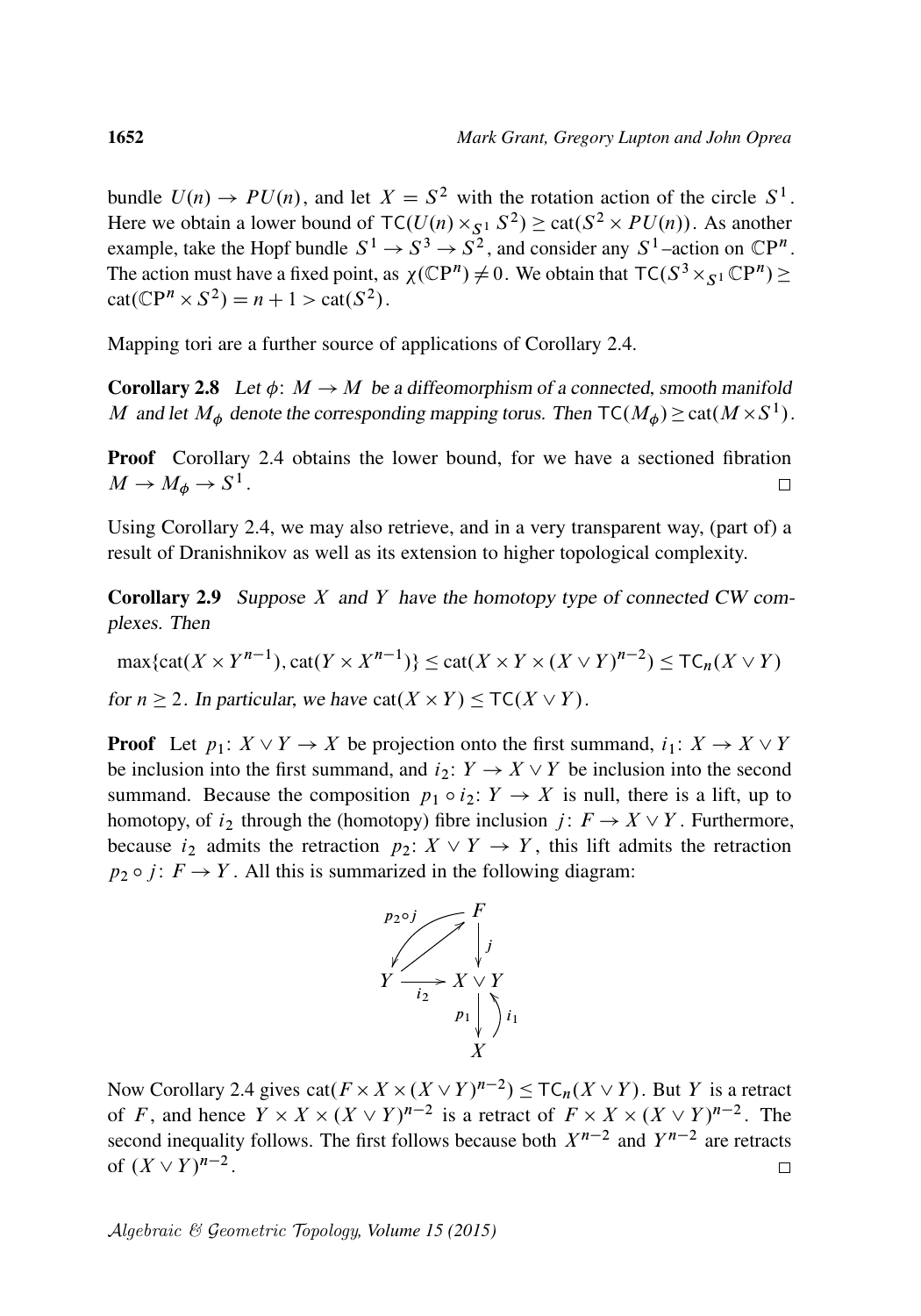## <span id="page-10-0"></span>3 Rational results

We now turn our attention to the rational homotopy setting. Here, we consider simply connected spaces. Generally,  $TC_n(X_0)$  provides a lower bound for the (higher) topological complexity. We include a formal statement and proof here for the sake of completeness. We may also consider  $P$ -localization for this, as we use only generalities about localization. The corresponding inequality for  $cat(-)$  is a result of Toomer [\[25\]](#page-23-7).

<span id="page-10-1"></span>**Lemma 3.1** Let  $f: E \rightarrow B$  be a fibration of simply connected spaces, and let  $f_P: X_P \to Y_P$  be its P-localization (at any set of primes P). Then secat( $f_P$ )  $\leq$ secat(f). In particular, we have  $TC_n(X_P) = \text{secat}((P_n)_P) \le \text{secat}(P_n) = TC_n(X)$ .

**Proof** We may use general properties of localization (see eg  $[18, \text{Section II.1}])$  $[18, \text{Section II.1}])$ , although not with the covering definition of  $secat(-)$  that we have given. Instead, we use Švarc's fibrewise join definition of secat( $-$ ). For this, one starts with the pullback along  $f$  of  $f$ , and then forms the pushout of the top left corner to obtain the filler in the following diagram:



Iterating this pullback-pushout step  $n$ -times, each time starting with the pullback along f of  $p_{i-1}$ , results in a fibration  $p_n: G_n(f) \to Y$ , called the  $(n + 1)$ –fold fibrewise join (of  $f$  with itself). Under mild conditions (eg  $B$  paracompact or normal), a result of Švarc says that secat(f) equals the smallest n for which  $p_n: G_n(f) \to Y$  has a (global) section. A proof of this identification is given in [\[15,](#page-22-10) Theorem 2.2].

Now suppose that secat(f) = n, and that  $l_B: B \to B_P$  is a P-localization map. The functorial nature of the fibrewise join construction results in a commutative diagram

$$
G_n(f) \xrightarrow{l} G_n(f_P)
$$
  
\n
$$
p_n(f) \downarrow \qquad \qquad \downarrow p_n(f_P)
$$
  
\n
$$
B \xrightarrow{l_P} B_P
$$

and it is not difficult to identify the right-hand vertical map as  $(p_n)_P$ :  $(G_n(f))_P \rightarrow B_P$ ; see [\[25\]](#page-23-7) for the case in which f is the path fibration. Since we assume that secat(f) = n, the left-hand vertical map admits a section, and the universal property of the localization map  $l_B: B \to B_P$  yields a section of  $p_n(f_P): G_n(f_P) \to B_P$ . That is, secat $(f_P) \leq n$ .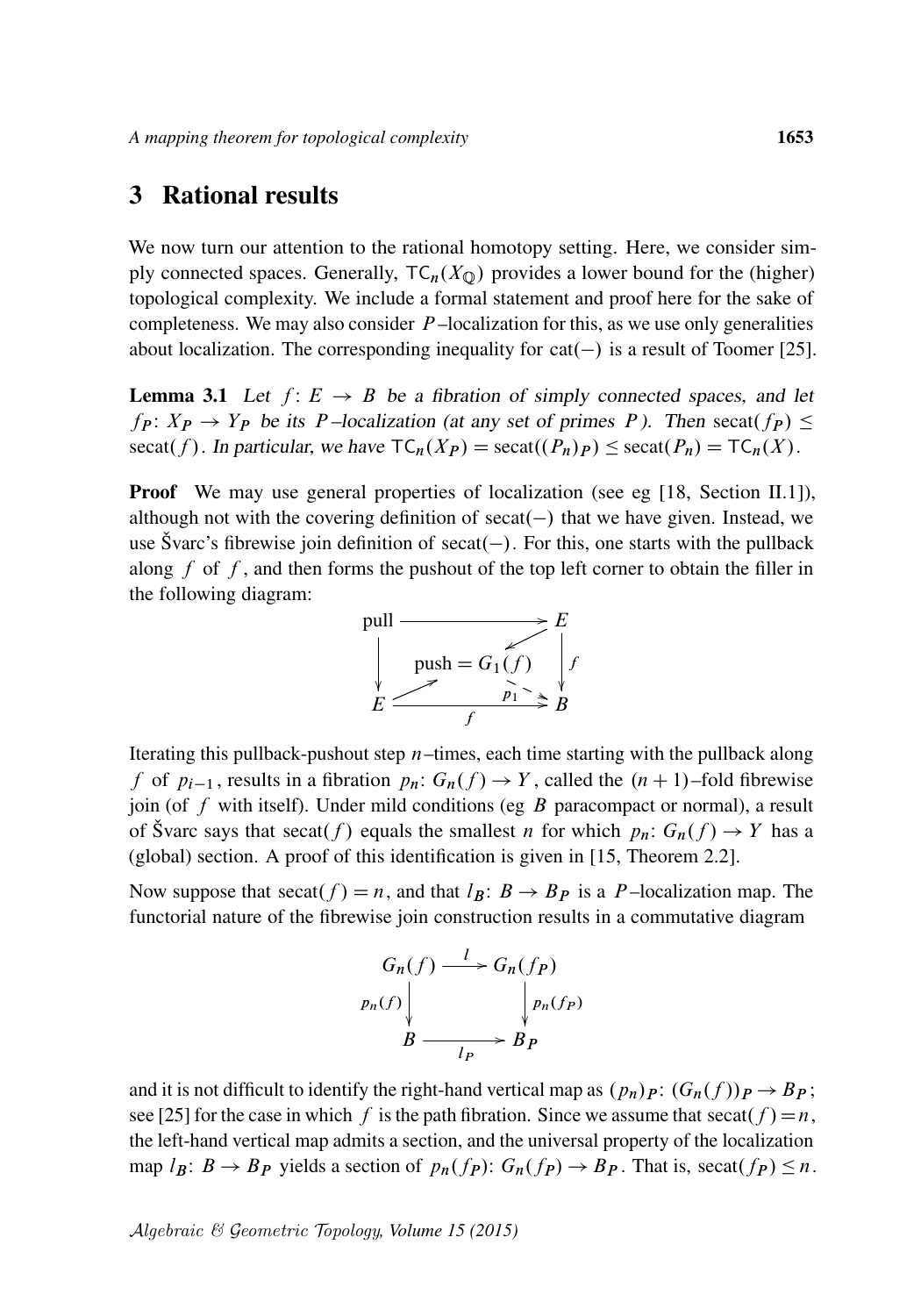The first equality of the last assertion follows from the fact that the induced map  $(l_P)_*$ : map $(I, X) \rightarrow$  map $(I, X_P)$  is a P-localization [\[18,](#page-23-1) Theorem II.3.11].  $\Box$ 

Note that the simply connected hypothesis is necessary in [Lemma 3.1;](#page-10-1) the inequality may fail if the spaces are assumed only to be nilpotent. For instance, if we take  $X = S<sup>1</sup>$ , then we have  $TC(X) = \text{cat}(X) = 1$ . However,  $X_{\mathbb{Q}} = S_{\mathbb{Q}}^{1}$  is well known to have cat $(S^1_Q) = 2$ . Since  $S^1$  is an H-space, it follows that  $X_Q = S^1_Q$  is also an H–space. Therefore, we have  $TC(X_{\mathbb{Q}}) = \text{cat}(S_{\mathbb{Q}}^1) = 2$ , and  $TC(X_{\mathbb{Q}}) > TC(X)$  here.

We begin with a result in this setting whose conclusion is the same as that of [Theorem 2.2,](#page-6-0) but whose hypotheses are weaker (the images of the maps in rational homotopy groups need not span). As we shall see, this allows for greater flexibility in applying the result.

<span id="page-11-0"></span>**Theorem 3.2** Consider maps  $f_j \mathbb{Q} : Y_j \mathbb{Q} \to X \mathbb{Q}$  of simply connected rational spaces,  $j = 1, 2$ , such that each  $(f_i \circledcirc)_\#$ :  $\pi_*(Y_i \circledcirc) \to \pi_*(X \circledcirc)$  is an inclusion on all (rational) homotopy groups, and the image subgroups satisfy

$$
(f_1 \mathbf{Q})_{\#}(\pi_i(Y_1 \mathbf{Q})) \cap (f_2 \mathbf{Q})_{\#}(\pi_i(Y_2 \mathbf{Q})) = 0 \subseteq \pi_i(X_{\mathbf{Q}}),
$$

for each  $i \geq 2$ . Then for  $n \geq 2$ , we have

$$
cat(Y_{1\mathbb{Q}}) + cat(Y_{2\mathbb{Q}}) + (n-2) cat(X_{\mathbb{Q}}) \le TC_n(X_{\mathbb{Q}}).
$$

In particular, with  $n = 2$ , we have  $cat(Y_{1\mathbb{Q}}) + cat(Y_{2\mathbb{Q}}) \le TC(X_{\mathbb{Q}})$ .

**Proof** We follow the same steps as in the proof of [Theorem 2.2.](#page-6-0) Write  $Y_{\mathbb{Q}} =$  $Y_{1\mathbb{Q}} \times Y_{2\mathbb{Q}} \times X_{\mathbb{Q}}^{n-2}$ , and  $f_{\mathbb{Q}} = f_{1\mathbb{Q}} \times f_{2\mathbb{Q}} \times 1_{X_{\mathbb{Q}}^{n-2}} : Y_{\mathbb{Q}} \to X_{\mathbb{Q}}^n$ . Then let  $N(f_{\mathbb{Q}}, P_{n\mathbb{Q}})$ denote the pullback along  $f_{\mathbb{Q}}$  of  $P_{n\mathbb{Q}}$ :  $PX_{\mathbb{Q}} \to X_{\mathbb{Q}}^n$ , and construct the same ladder of fibrations as in the proof of [Theorem 2.2;](#page-6-0) thus



Algebraic & Geometric Topology*, Volume 15 (2015)*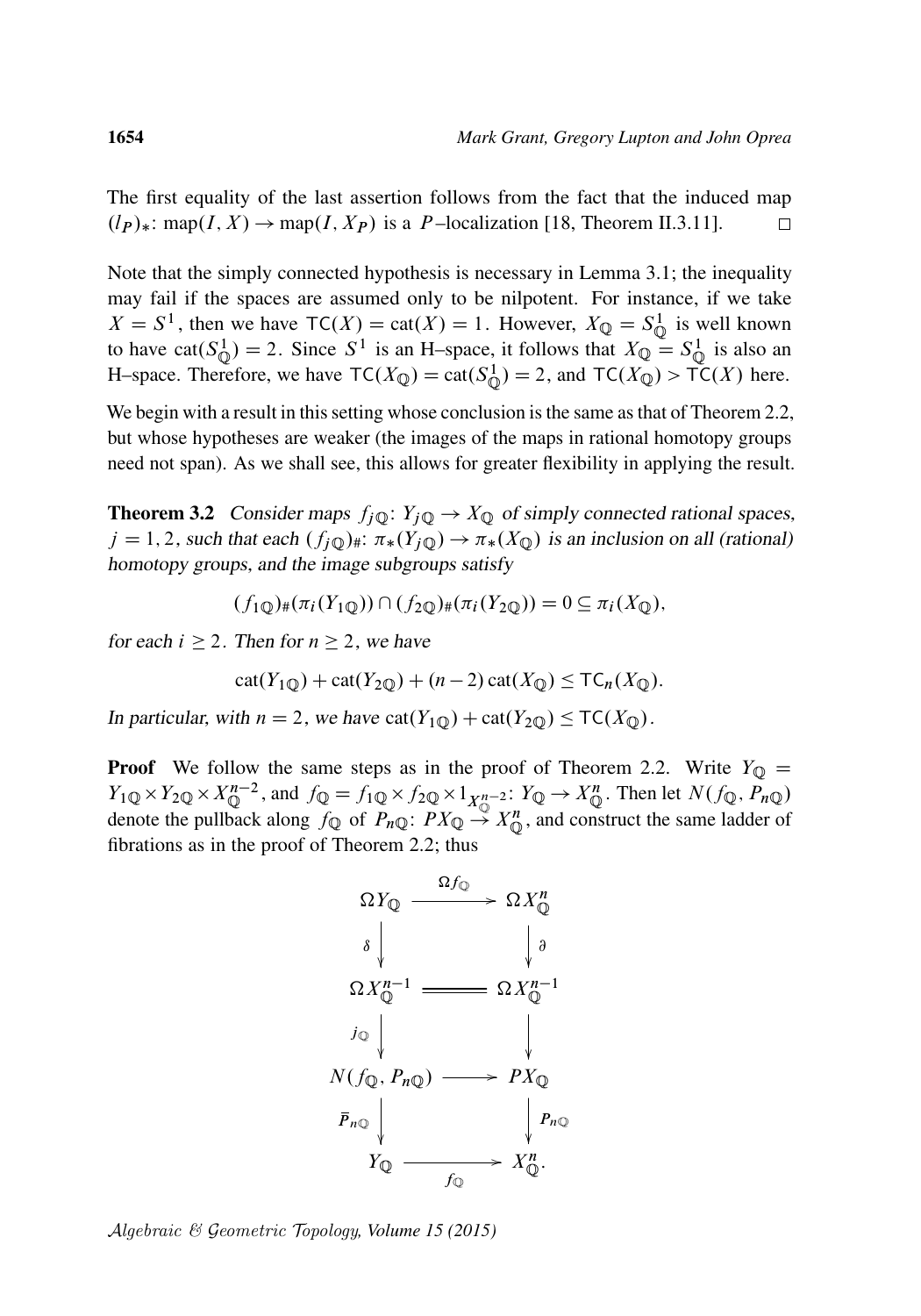Notice that here we are making various natural identifications, including  $(X^n)_{\mathbb{Q}} =$  $(X_{\mathbb{Q}})^n$ ,  $(\Omega X)_{\mathbb{Q}} = \Omega(X_{\mathbb{Q}})$ , and  $(PX)_{\mathbb{Q}} = P(X_{\mathbb{Q}})$ . As we did in the proof of [Theorem 2.2,](#page-6-0) in the long exact homotopy sequence of the left-hand vertical map, we now identify the connecting homomorphism (now in rational homotopy groups)  $\delta_{\#}$ :  $\pi_i(\Omega Y_{\mathbb{Q}}) \to \pi_i(\Omega X_{\mathbb{Q}}^{n-1})$  for  $i \geq 1$  as an *injective* homomorphism

$$
\delta_{\#} = \partial_{\#} \circ f_{\mathbb{Q}^{\#}} \colon \pi_{i+1}(Y_{1\mathbb{Q}}) \times \pi_{i+1}(Y_{2\mathbb{Q}}) \times \prod_{j=3}^{n} \pi_{i+1}(X_{\mathbb{Q}}) \to \prod_{j=1}^{n-1} \pi_{i+1}(X_{\mathbb{Q}}).
$$

From the long exact sequence in rational homotopy groups, this implies that the fibre inclusion

$$
j_{\mathbb{Q}}\colon \Omega X_{\mathbb{Q}}^{n-1} \to N(f_{\mathbb{Q}}, P_{n\mathbb{Q}})
$$

is onto in rational homotopy groups. Now we rely upon a fact peculiar to the rational setting: because the domain of  $j_{\mathbb{Q}}$  is a (rational) H–space, and  $j_{\mathbb{Q}}$  is onto in rational homotopy groups, it follows that we have a (rational) section  $\sigma: N(f_{\mathbb{Q}}, P_{n\mathbb{Q}}) \to$  $\Omega X_{\mathbb{Q}}^{n-1}$  of  $j_{\mathbb{Q}}$ . Indeed, it is also true that  $N(f_{\mathbb{Q}}, P_{n\mathbb{Q}})$  is a (rational) H–space; see the proof of the mapping theorem given in [\[4,](#page-22-1) Theorem 4.11]. Then it follows that we have  $\overline{P}_{n\mathbb{Q}} = \overline{P}_{n\mathbb{Q}} \circ j_{\mathbb{Q}} \circ \sigma = * \circ \sigma = * \colon N(f_{\mathbb{Q}}, P_{n\mathbb{Q}}) \to Y_{\mathbb{Q}}$ . Consequently, from the bottom pullback square, we have

$$
cat(Y_{\mathbb{Q}}) = secat(\overline{P}_{n\mathbb{Q}}) \le TC_n(X_{\mathbb{Q}}).
$$

Finally, we may rewrite cat( $Y_{\mathbb{Q}}$ ) as the sum cat( $Y_{1\mathbb{Q}}$ ) + cat( $Y_{2\mathbb{Q}}$ ) + (n - 2) cat( $X_{\mathbb{Q}}$ ), because the product equality for LS category holds rationally [\[10\]](#page-22-11).  $\Box$ 

<span id="page-12-0"></span>We may draw the same corollary from this proof as we did from that of [Theorem 2.2.](#page-6-0)

**Corollary 3.3** For maps  $f_j \mathbb{Q} : Y_j \mathbb{Q} \to X \mathbb{Q}$  that satisfy the hypotheses of [Theorem 3.2,](#page-11-0) we have  $cat(Y_{1\text{O}}) \leq secat(f_{2\text{O}})$ .

**Proof** Use the argument of [Corollary 2.3](#page-7-0) with the homotopy pullback



Note that  $\bar{f}_{2\mathbb{Q}}: M(f_{1\mathbb{Q}}, f_{2\mathbb{Q}}) \to Y_{1\mathbb{Q}}$  factors through  $\bar{P}_{2\mathbb{Q}}: N(f_{\mathbb{Q}}, P_{2\mathbb{Q}}) \to Y_{\mathbb{Q}}$ , where  $N(f_{\mathbb{Q}}, P_{2\mathbb{Q}})$  denotes the pullback of  $P_{2\mathbb{Q}}: X_{\mathbb{Q}} \to X_{\mathbb{Q}} \times X_{\mathbb{Q}}$  along  $f_{\mathbb{Q}} =$  $f_{1\mathbb{Q}} \times f_{2\mathbb{Q}}$ :  $Y_{1\mathbb{Q}} \times Y_{2\mathbb{Q}} \to X_{\mathbb{Q}} \times X_{\mathbb{Q}}$ . In the proof of [Theorem 3.2,](#page-11-0) we showed  $\overline{P}_{2\mathbb{Q}}$  to be (rationally) nullhomotopic, and hence  $\bar{f}_{2Q}$  is nullhomotopic. The result follows.  $\Box$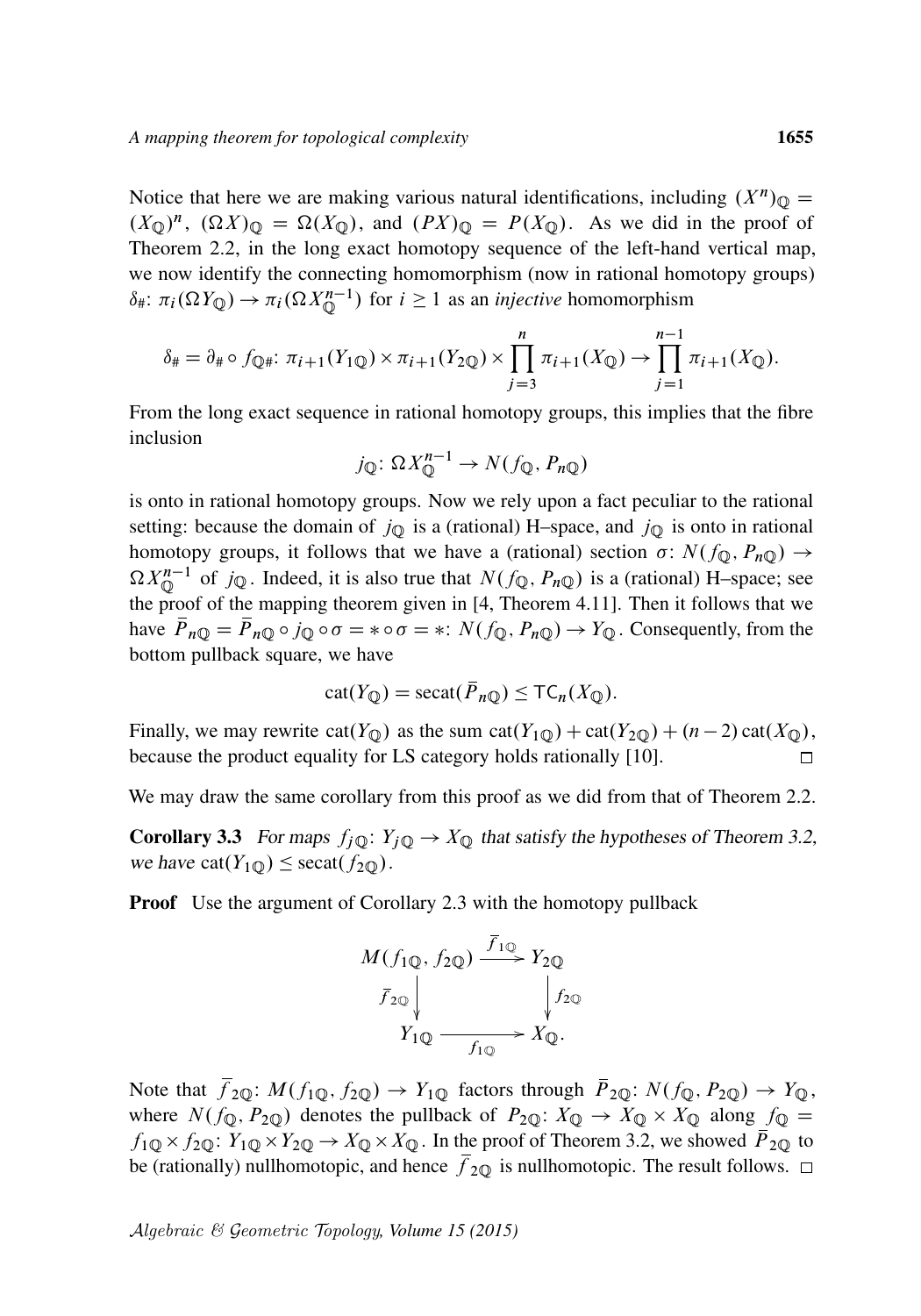We continue with several illustrations of how [Theorem 3.2](#page-11-0) may be applied. We say that a fibration  $p: E \to B$  of simply connected spaces admits a *rational section* if the rationalization  $p_{\mathbb{Q}}: E_{\mathbb{Q}} \to B_{\mathbb{Q}}$  admits a section. In this case, we may apply [Corollary 2.4](#page-8-0) to the rationalized fibration sequence, and conclude that cat( $F_{\mathbb{Q}}$ ) +  $cat(B<sub>Q</sub>) \leq TC(E<sub>Q</sub>)$ . Because of the relaxed hypotheses of [Theorem 3.2,](#page-11-0) however, we are able to obtain the following somewhat more general result.

<span id="page-13-0"></span>**Corollary 3.4** Suppose that  $i: Y \rightarrow X$  is a map of simply connected spaces that induces an injection on rational homotopy groups, and  $F \to Y \to B$  is a fibration of Y by simply connected spaces that admits a rational section. Then we have

$$
cat(F_{\mathbb{Q}}) + cat(B_{\mathbb{Q}}) + (n-2) cat(X_{\mathbb{Q}}) \leq TC_n(X_{\mathbb{Q}}).
$$

**Proof** Suppose the maps involved in the fibration of  $Y$ , after rationalization, are

$$
F_{\mathbb{Q}} \xrightarrow{j} Y_{\mathbb{Q}} \xrightarrow{q} B_{\mathbb{Q}},
$$

with  $p \circ \sigma = 1$ :  $B_{\mathbb{Q}} \to B_{\mathbb{Q}}$ . Then  $i \circ j$ :  $F_{\mathbb{Q}} \to X_{\mathbb{Q}}$  and  $i \circ \sigma$ :  $B_{\mathbb{Q}} \to X_{\mathbb{Q}}$  satisfy the hypotheses of [Theorem 3.2:](#page-11-0) they both induce injections in rational homotopy groups; and it is easy to see that their image subgroups have trivial intersection in  $\pi_*(X_0)$ . Indeed, we have a direct sum decomposition  $\pi_*(Y_{\mathbb{Q}}) \cong j_*(\pi_*(F_{\mathbb{Q}})) \oplus \sigma_*(\pi_*(B_{\mathbb{Q}})).$ Suppose we have  $a \in \pi_*(F_{\mathbb{Q}})$ ,  $b \in \pi_*(B_{\mathbb{Q}})$  such that  $(i \circ j)_*(a) = (i \circ \sigma)_*(b) \in \pi_*(X_{\mathbb{Q}})$ . Then  $i_{\#}(j_{\#}(a) - \sigma_{\#}(b)) = 0$ . Hence  $j_{\#}(a) - \sigma_{\#}(b) = 0 \in \pi_{*}(Y_{\mathbb{Q}})$ , as i is injective in rational homotopy, and thus we have  $a = 0 \in \pi_*(F_{\mathbb{Q}})$  and  $b = 0 \in \pi_*(B_{\mathbb{Q}})$ , since  $j_{\#}(\pi_*(F_{\mathbb{Q}})) \cap \sigma_{\#}(\pi_*(B_{\mathbb{Q}})) = 0 \in \pi_*(Y_{\mathbb{Q}})$ , and both j and  $\sigma$  are injective in rational homotopy. The result follows.  $\Box$ 

In the next example, and at several places in the sequel, we make use of minimal models. These are a basic tool of rational homotopy theory that allows one to work in an entirely algebraic setting. We refer to [\[12,](#page-22-4) Section 12 *et seq*] and [\[13,](#page-22-12) Chapter 2] for comprehensive treatments of minimal models. Here, we simply recall that the minimal model of a space X is a differential graded (DG) algebra  $\Lambda(V; d)$ , where  $\bigwedge V$  denotes the free graded-commutative algebra generated by the graded vector space V and d denotes a decomposable differential, that is, we have  $d: V \to \bigwedge^{\geq 2} V$ . The minimal model encodes all of the rational homotopy information of  $X$ , in a certain technical sense. Some rational homotopy data are readily extracted from it. For example, on passing to cohomology we obtain  $H(\bigwedge(V; d)) \cong H^*(X; \mathbb{Q})$ , and as graded vector spaces we have isomorphisms  $Hom(V, \mathbb{Q}) \cong \pi_*(X) \otimes \mathbb{Q}$ . As another example, Whitehead product structure in  $\pi_*(X) \otimes \mathbb{Q}$  corresponds to the quadratic part of the differential  $d$ ; see [\[12,](#page-22-4) Section 13(e)] for details.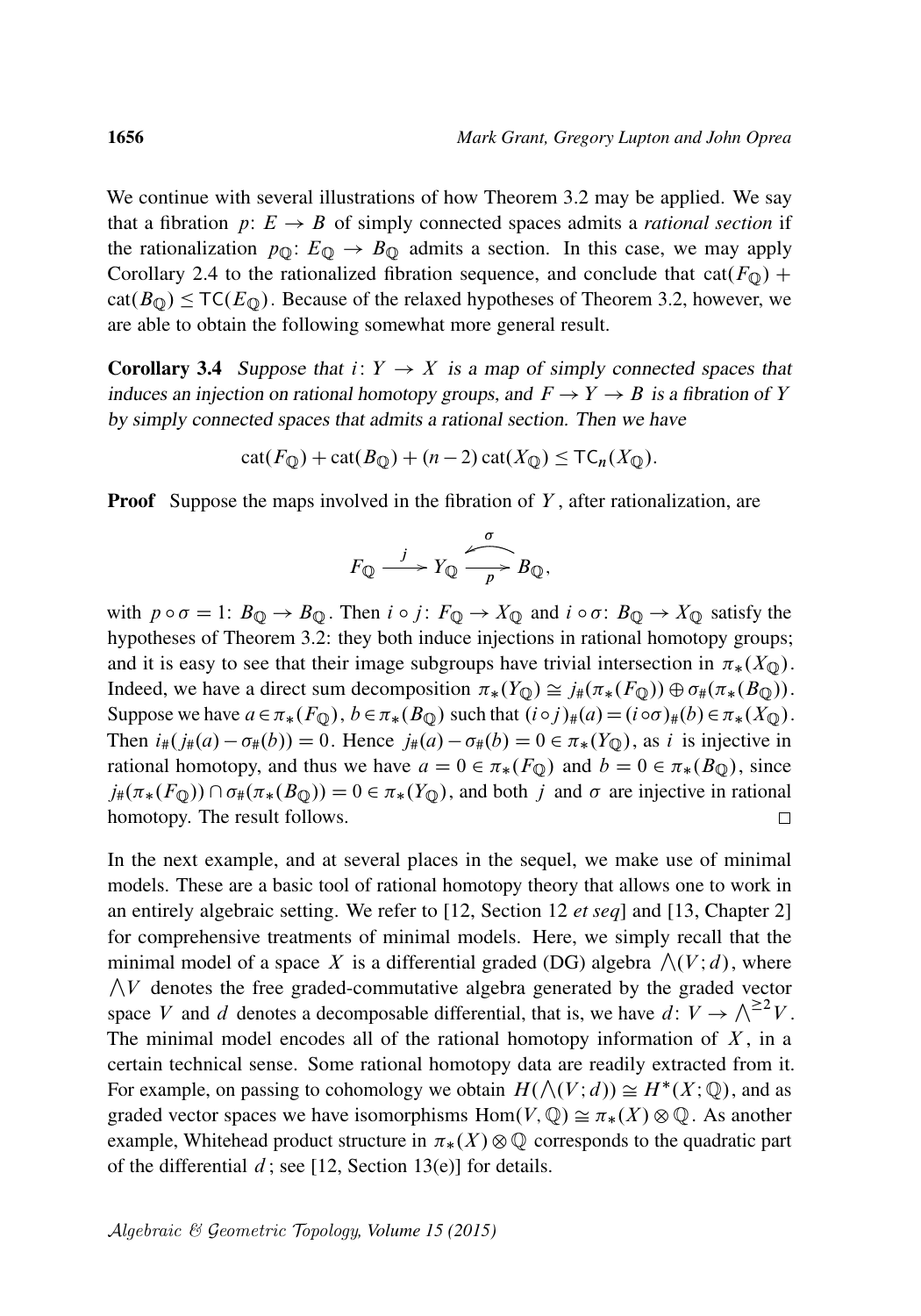A number of authors have used algebraic or minimal model versions of  $TC(-)$  to study rationalized topological complexity; eg [\[15;](#page-22-10) [19\]](#page-23-8). Whilst we use minimal models in some of our examples and applications, we do not make use of an algebraic, or minimal model, version of  $TC_n(-)$  as such.

**Example 3.5** We analyze an example from [\[15\]](#page-22-10). Let  $X = S^3 \vee S^3 \cup_a e^8 \cup_b e^8$ , with the 8–cells attached by Whitehead products  $a = [i_1, [i_1, i_2]]$  and  $b = [i_2, [i_1, i_2]]$ . In [\[15,](#page-22-10) Example 6.5], it is shown that the so-called *module topological complexity* is  $MTC(X) = 3$ , which gives a better lower bound for (rational) TC(X) than does the rational zero-divisors lower bound, which is 2 here. We will use [Theorem 3.2](#page-11-0) to match this lower bound given by  $MTC(X)$ .

We construct maps  $f_j: Y_j \to X$  with the salient properties. We may describe (the first few terms of) the minimal model of  $X$  as

$$
\bigwedge (u_3, v_3, w_5, x_{10}, \ldots),
$$

with subscripts denoting degrees, and differentials  $d(u) = 0 = d(v)$ ,  $d(w) = uv$ ,  $d(x) = uvw$ , and so on. Notice that the cycles uw and vw generate cohomology in degree  $8$ , and that  $X$  is not formal. Now we have an obvious projection of the minimal model

$$
\bigwedge(u_3, v_3, w_5, x_{10}, \ldots) \to \bigwedge(u, w; \overline{d} = 0)
$$

that corresponds to a map  $f_1: Y_1 \to X$  injective in rational homotopy. Indeed,  $Y_1 \simeq_{\mathbb{Q}}$  $S^3 \times S^5$ . On the other hand, we also have a projection

$$
\bigwedge(u_3,v_3,w_5,x_{10},\ldots)\rightarrow\bigwedge(v,x,\ldots).
$$

Here the quotient differential will be zero for the first terms, but it is generally not zero. This likewise corresponds to a map  $f_2: Y_2 \to X$  injective in rational homotopy. Note that  $Y_2$  fibres rationally over  $S^3$  with fibre  $X^{[9]}$ , the 9-connective cover of X. The images  $(f_i)_\#(\pi_*(Y_{i\mathbb{O}}))$  in  $\pi_*(X_{\mathbb{O}})$  are distinct. Indeed, the only degree in which they could possibly intersect non-trivially is in degree 3, and there the images are distinct by choice. Applying [Theorem 3.2,](#page-11-0) we obtain that

$$
TC(X_{\mathbb{Q}}) \ge \text{cat}(Y_{\mathbb{Q}}) = \text{cat}(Y_{1\mathbb{Q}}) + \text{cat}(Y_{2\mathbb{Q}}) \ge 2 + 1 = 3
$$

since  $Y_2$  is not rationally contractible. In fact we have  $TC(X_0) \leq 3$  in this example, as follows from [\[15,](#page-22-10) Example 6.5] and [\[19,](#page-23-8) Proposition 1.5]. It follows that the space  $Y_2$ here is a rational co-H–space.

Connective covers provide one source of spaces  $Y_j$  for [Theorem 3.2.](#page-11-0) Since the map  $X^{[N]} \to X$  is injective in (rational) homotopy groups, the mapping theorem [\(Theorem 6\)](#page-2-0)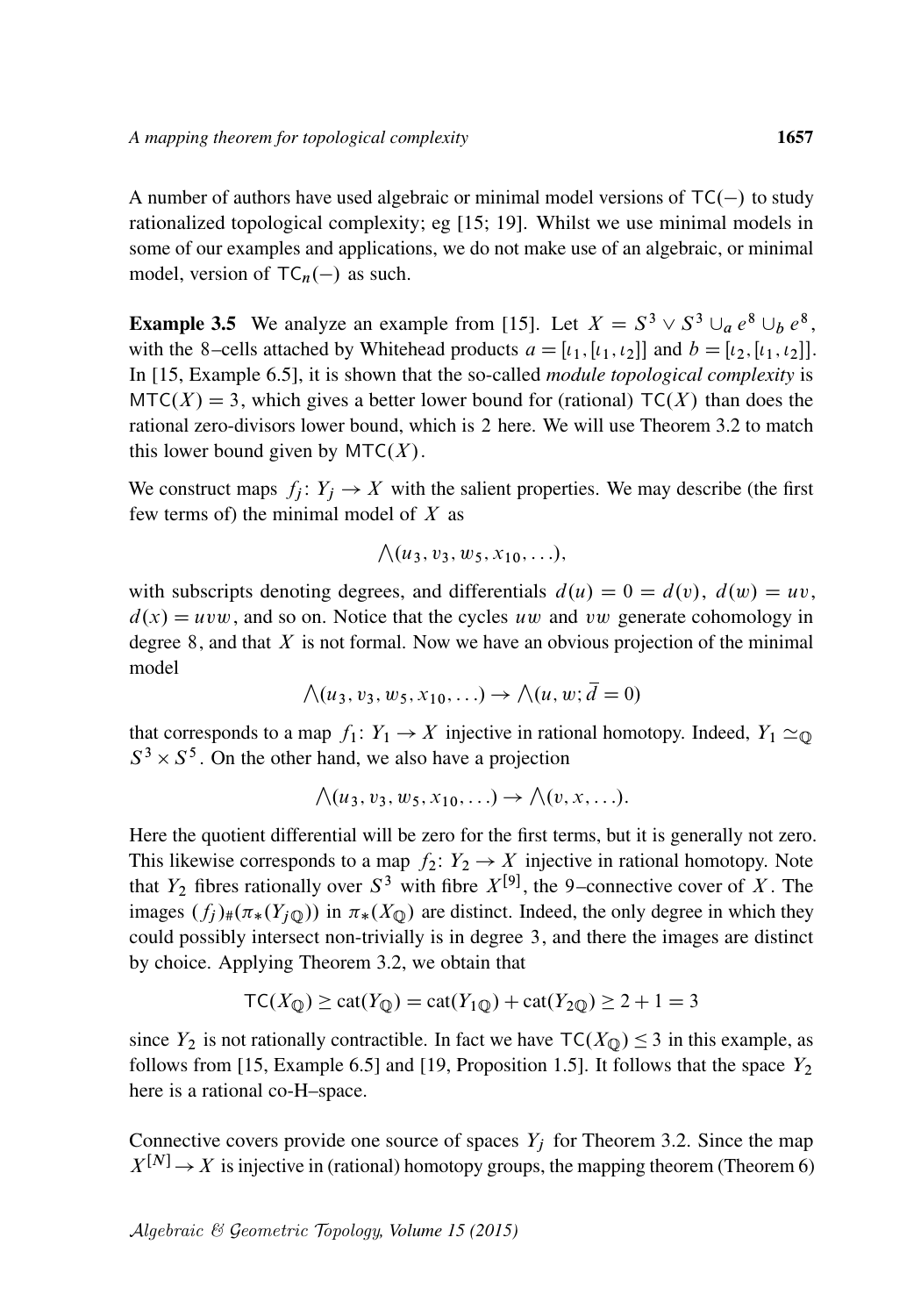yields cat $(X_{\mathbb{O}}^{[N]}$  $\mathcal{L}^{[N]}_{\mathbb{Q}}$  ( $\alpha$ ) for any  $N \geq 2$ . We illustrate the use of connective covers in this setting with a proof of a rational version of the main result of [\[16\]](#page-22-13).

<span id="page-15-0"></span>**Corollary 3.6** Let X be a simply connected space with  $TC_n(X_0) = n - 1$  for some  $n \geq 2$ . Then  $X \simeq_{\mathbb{Q}} S^{2r+1}$  for some  $r \geq 1$ .

**Proof** First, X must have at least one non-zero odd-degree rational homotopy group. Otherwise  $X$  would be rationally equivalent to a product of even-dimensional Eilenberg– Mac Lane spaces, and we would have  $\infty = \text{cat}(X_{\mathbb{Q}}) = \text{TC}(X_{\mathbb{Q}})$ . So suppose that  $\pi_{2r+1}(X_{\mathbb{Q}}) \neq 0$ , for some  $r \geq 1$ , and that all odd-degree rational homotopy groups of X below this degree are zero. Then we may fibre the minimal model of  $X^{[2r]}$  as

$$
\bigwedge(v) \longrightarrow (\bigwedge(v) \otimes \bigwedge(W), d) \longrightarrow (\bigwedge(W), \overline{d}),
$$

with v a generator in degree  $2r + 1$ . Topologically, this corresponds to a fibration with section

$$
F_{\mathbb{Q}} \xrightarrow{j} X_{\mathbb{Q}}^{[2r]} \xrightarrow[p]{\sigma} S_{\mathbb{Q}}^{2r+1}.
$$

Note that, since  $(n-1)\text{cat}(X_{\mathbb{Q}}) \leq T\mathsf{C}_n(X_{\mathbb{Q}})$ , our hypothesis implies that  $\text{cat}(X_{\mathbb{Q}}) = 1$ , so that X is a rational co-H–space. Note also that we have  $cat(S_0^{2r+1})$  $\mathbb{Q}^{2r+1}$ ) = 1. Now apply [Corollary 3.4,](#page-13-0) and obtain that  $cat(F_{\mathbb{Q}})+1+(n-2) \leq TC(X_{\mathbb{Q}})=n-1$ , whence cat( $F_{\mathbb{Q}}$ ) = 0, and so  $X^{[2r]} \simeq_{\mathbb{Q}} S^{2r+1}$ .

Two possibilities remain. Either we have all rational homotopy groups of degree below  $2r + 1$  zero, in which case  $X \simeq_{\mathbb{Q}} S^{2r+1}$ . Or, if there are non-zero rational homotopy groups of degree less than  $2r + 1$ , the minimal model of X must be of the form  $\bigwedge(u_1, \ldots, u_k, v; d)$ , with each  $u_i$  of even degree. In this latter case, the only possible non-zero differential is  $d(v) = P$ , where P is some polynomial in degree  $2r + 2$  in the  $u_i$ . A straightforward argument shows that if  $k \ge 2$ , then  $X_{\mathbb{Q}}$  has a non-zero cup product in cohomology — indeed, must have infinite cup length — and hence  $X$  cannot be a rational co-H–space. On the other hand, if  $k = 1$ , then  $H^*(X; \mathbb{Q}) \cong \mathbb{Q}[u_1]/(u_1^n)$ is a truncated polynomial algebra on a single even-degree generator. For such a space, the zero-divisors lower bound implies that  $TC(X<sub>Q</sub>) \ge 2$ , and so this case may also be eliminated. The only remaining possibility, then, is that  $X \simeq_{\mathbb{Q}} S^{2r+1}$ .  $\Box$ 

We give another consequence of [Corollary 3.4](#page-13-0) of a rather general nature.

**Corollary 3.7** Let  $X$  be a simply connected hyperbolic space. Suppose that we have linearly independent elements  $a \in \pi_{2r+1}(X_{\mathbb{Q}})$  and  $b \in \pi_{2s+1}(X_{\mathbb{Q}})$ ,  $r \leq s$ , with zero Whitehead product:  $[a, b] = 0 \in \pi_{2r+2s+1}(X_{\mathbb{Q}})$ . Then we have  $TC_n(X_{\mathbb{Q}}) \ge 2n - 1$ for each  $n > 2$ .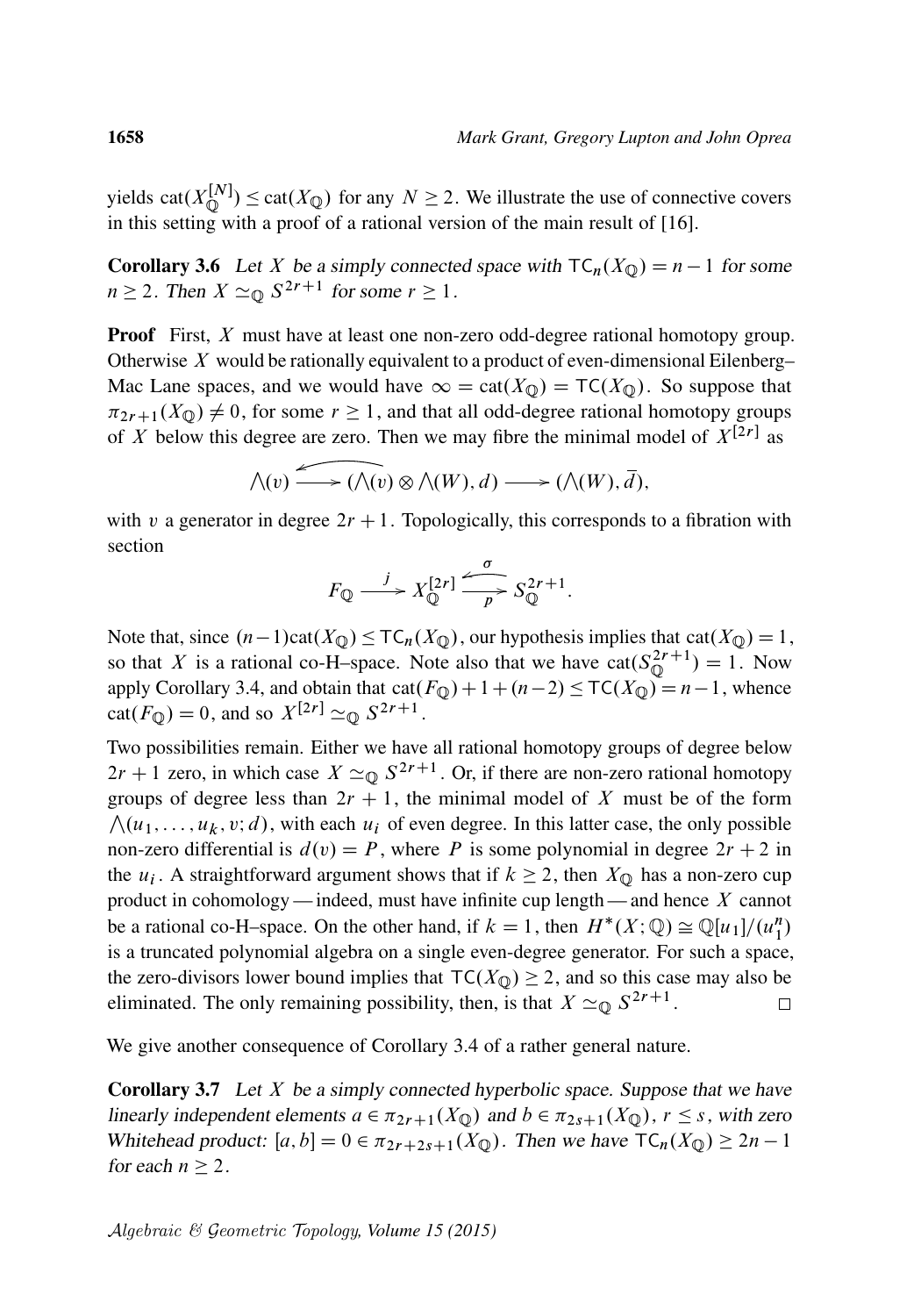**Proof** We argue with minimal models. First, write the minimal model of X as

$$
\bigwedge (x_1, \ldots, x_k, a, x_{k+1}, \ldots, x_l, b, w_1, \ldots; d)
$$

with generators in non-decreasing degree order and, by abuse of notation, with  $a$  and  $b$ the odd-degree generators that correspond to the linearly independent rational homotopy elements in the hypotheses. Then the ideal generated by  $\{x_1, \ldots, x_k, x_{k+1}, \ldots, x_l\}$ (without  $a$ ) is  $d$ -stable, and we may project onto the quotient by this ideal:

$$
\bigwedge(x_1,\ldots,x_k,a,x_{k+1},\ldots,x_l,b,w_1,\ldots;d)\rightarrow\bigwedge(a,b,w_1,\ldots;\overline{d}).
$$

This corresponds to a map  $Y_{\mathbb{Q}} \to X_{\mathbb{Q}}$  that is injective in rational homotopy groups. Next we may fibre the model  $\bigwedge (a, b, w_1, \dots; \overline{d})$  of Y as

$$
\bigwedge(a,b) \longrightarrow (\bigwedge(a,b) \otimes \bigwedge(W), \overline{d}) \longrightarrow (\bigwedge(W), \overline{d}')
$$

which corresponds to a fibration with section

$$
F_{\mathbb{Q}} \xrightarrow{j} Y_{\mathbb{Q}} \xrightarrow[p]{\sigma} S_{\mathbb{Q}}^{2r+1} \times S_{\mathbb{Q}}^{2s+1}.
$$

Note that we obtain the section (retraction in minimal models) because of the assumption about the Whitehead product vanishing: in minimal models, this means that the term  $ab$ does not occur in any differential (in d, and hence in  $\overline{d}$ ). Because we assume that X is hyperbolic, it follows that Y is hyperbolic and, in particular,  $F_{\mathbb{Q}}$  cannot be contractible. Now apply [Corollary 3.4](#page-13-0) to obtain that  $TC_n(X_{\mathbb{Q}}) \geq \text{cat}(F_{\mathbb{Q}}) + 2 + (n - 2)\text{cat}(X_{\mathbb{Q}})$ . Since  $X_{\mathbb{Q}}$  does not have a free homotopy Lie algebra, we have that cat $(X_{\mathbb{Q}}) \geq 2$ . Hence we have  $TC_n(X_0) \geq cat(F_0) + 2n - 2 \geq 2n - 1$ , since  $cat(F_0) \geq 1$ .  $\Box$ 

This last result indicates an intriguing connection between (the vanishing of) products in the homotopy Lie algebra and  $TC(-)$ , which we pursue in more detail in the last section.

### <span id="page-16-0"></span>4 From rational results to integral results

In this section, we illustrate how our rational lower bounds may lead to a determination of ordinary (higher)  $TC(-)$ . Let X be a simply connected space of finite type. We say that X is an *oddly generated space* if its rational homotopy groups are concentrated in finitely many odd degrees. In this case,  $X$  has minimal model of the form  $\bigwedge(v_1, \ldots, v_k; d)$ , with each  $|v_i|$  odd, not necessarily of distinct degrees, and then we say that X *has rank* k . Any iterated sequence of principal bundles starting from a product of odd spheres has minimal model of this form. Lie groups themselves have such models with zero differential.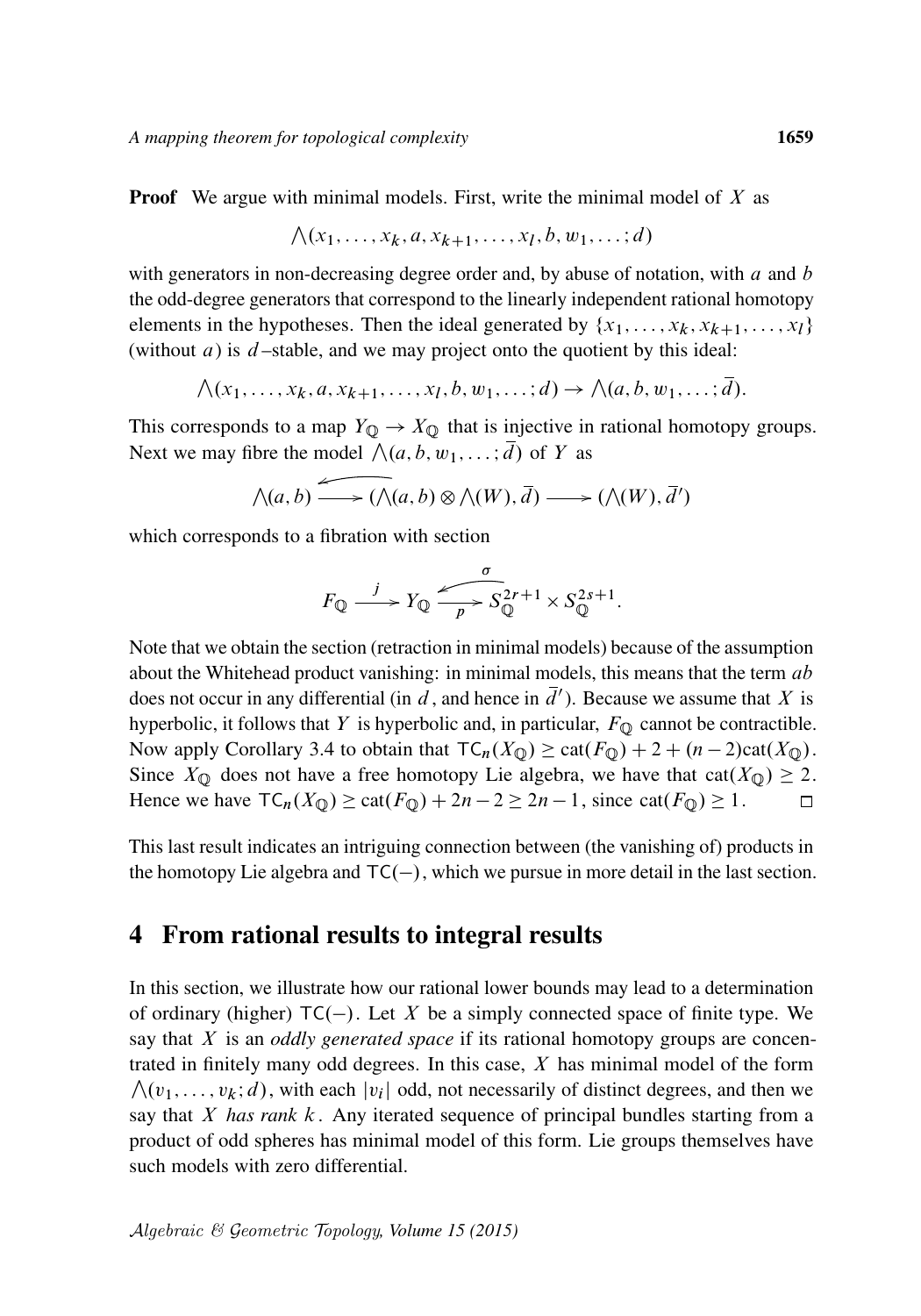<span id="page-17-0"></span>**Theorem 4.1** Suppose  $X$  and  $Y$  are simply connected oddly generated spaces, both of rank k. If X and Y satisfy  $cat(X) = cat(Y) = k$ , then  $TC_n(X \vee Y) = nk$ .

**Proof** For any oddly generated space X of rank k, we have  $cat(X<sub>Q</sub>) = k$ . Applying the rational version of [Corollary 2.9,](#page-9-0)

$$
nk = \text{cat}(X_{\mathbb{Q}}) + \text{cat}(Y_{\mathbb{Q}}) + (n-2)\max\{\text{cat}(X_{\mathbb{Q}}), \text{cat}(Y_{\mathbb{Q}})\} \leq \text{TC}_n(X_{\mathbb{Q}} \vee Y_{\mathbb{Q}}).
$$

Now  $TC_n(X_Q \vee Y_Q) \le TC_n(X \vee Y)$ , and we have a general upper bound of

$$
TC_n(X \vee Y) \leq \text{cat}((X \vee Y)^n) \leq n \max\{\text{cat}(X), \text{cat}(Y)\}.
$$

Under our hypotheses, the result follows.

For instance, we may take  $X$  or  $Y$  to be one of: a product of  $k$  odd-dimensional spheres,  $U(k)$ , or  $SU(k + 1)$ ; see [\[24\]](#page-23-9) or [\[4,](#page-22-1) Proposition 9.5, Theorem 9.47]. It is not too hard to construct further examples of oddly generated spaces to which [Theorem 4.1](#page-17-0) may be applied, resulting in an exact determination of ordinary, and not just rational,  $TC_n(-)$ .

**Example 4.2** Here we construct a smooth manifold  $X$  that is oddly generated with rank $(X) = \text{cat}(X) = 3$ . Take  $p: E \to S^6$  to be the (unit) sphere bundle of the tangent bundle over  $S^6$ . This is an  $S^5$ -bundle over  $S^6$ . Now let  $f: S^3 \times S^3 \to S^6$  be a (smooth) map of degree 1, and form the pullback

$$
X \longrightarrow E
$$
  
\n
$$
p' \downarrow \qquad \qquad p
$$
  
\n
$$
S^3 \times S^3 \longrightarrow S^6
$$

of p along f. This results in our space X, an  $S^5$ -bundle over  $S^3 \times S^3$ . We see that the minimal model of X is  $\wedge$  ( $v_1, v_2, v_3; d$ ), with  $|v_1| = |v_2| = 3$  and  $|v_3| = 5$ , with differential given by  $d(v_3) = v_1v_2$  (this kind of example is discussed in [\[13\]](#page-22-12)). Using rational category (in fact, the rational Toomer invariant) as a lower bound, and the usual "dimension over connectivity" upper bound [\[4,](#page-22-1) Theorem 1.49], we find that

$$
3 = e_0(X) \le \text{cat}(X_{\mathbb{Q}}) \le \text{cat}(X) \le \frac{\dim(X)}{3} = \frac{11}{3} < 4,
$$

and thus we have cat $(X) = 3$ . Then we have, for example,  $TC(X \vee X) = 6$  =  $cat((X \vee X) \times (X \vee X))$  from [Theorem 4.1.](#page-17-0)

Algebraic & Geometric Topology*, Volume 15 (2015)*

 $\Box$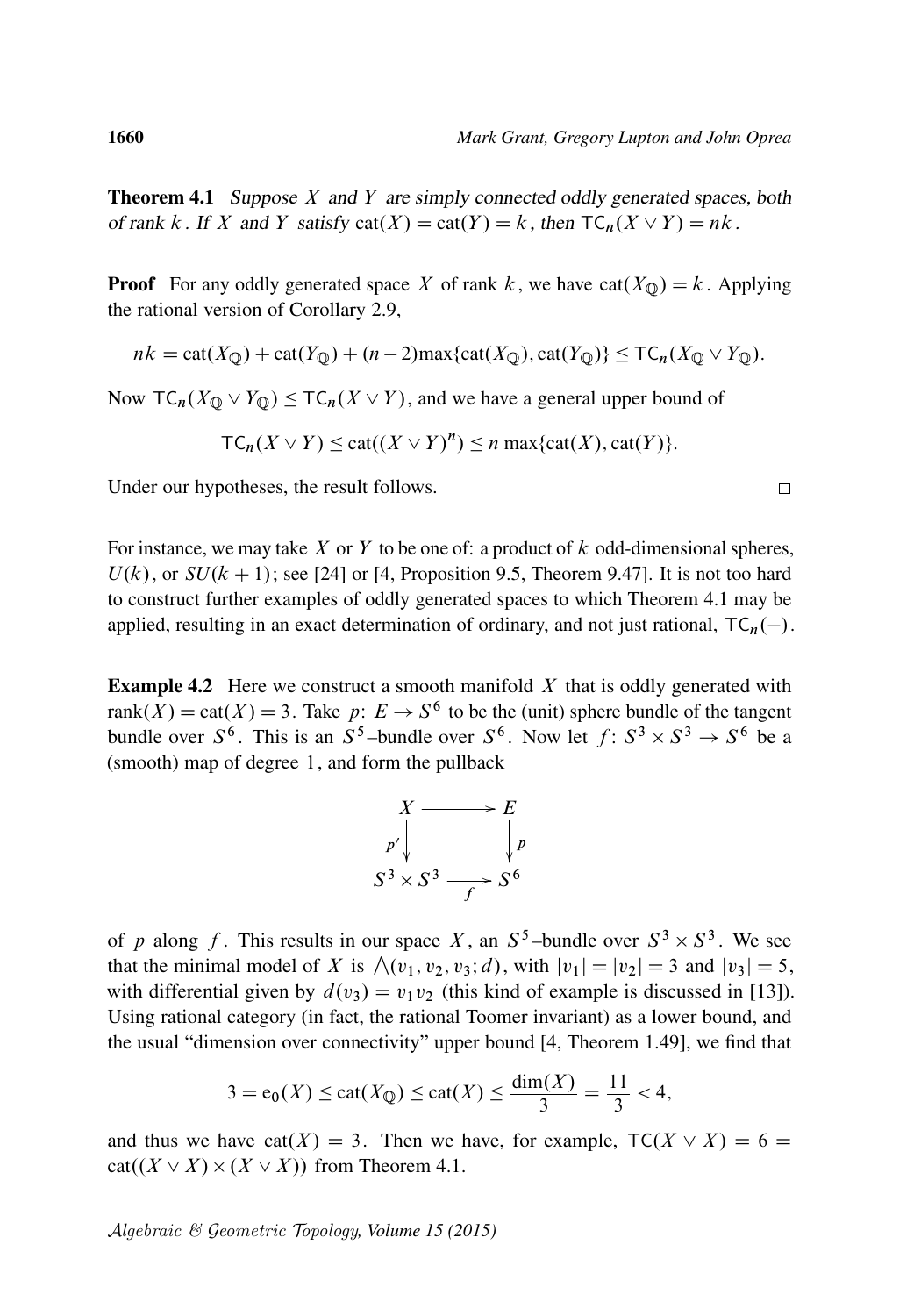### <span id="page-18-0"></span>5 Consequences for the Avramov–Félix conjecture

**Conjecture 5.1** (Avramov–Félix) If X is a simply connected hyperbolic finite complex, then  $\pi_*(\Omega X) \otimes \mathbb{Q}$  contains a free Lie algebra on two generators.

This has been established in some cases, including the case in which X has  $cat(X<sub>Q</sub>) = 2$ (see [\[11\]](#page-22-5), although some sub-cases are left open), the case in which  $\pi_*(\Omega X) \otimes \mathbb{Q}$  has depth 1 (see [\[3\]](#page-22-14), which covers the sub-cases left open for  $cat(X<sub>Q</sub>) = 2)$ , and the case in which X is a Poincaré duality space, with  $H^*(X; \mathbb{Q})$  evenly graded and generated by at most three generators (implied by the results of [\[1\]](#page-22-15)).

For a given value of cat $(X_{\mathbb{Q}})$ , the general inequalities  $cat(X^{n-1}) \leq TC_n(X) \leq cat(X^n)$ for each  $n \ge 2$ , imply that  $TC_n(X_0)$  is lowest when  $TC_n(X_0) = (n - 1)\text{cat}(X_0)$ . Said differently, amongst spaces with cat $(X_{\mathbb{Q}}) = k$ , those with  $TC_n(X_{\mathbb{Q}}) = (n - 1)k$ for some  $n \geq 2$  satisfy a particularly strong constraint, such that one might hope to prove theorems about them. An extreme case of this point of view is given in [Corollary 3.6,](#page-15-0) and its integral counterpart in [\[16\]](#page-22-13). Here we make some progress on the Avramov–Félix (AF) conjecture for spaces that satisfy  $TC_n(X_0) = (n - 1)\text{cat}(X_0)$ .

A rational co-H–space, that is, a simply connected space X with  $cat(X_{\mathbb{Q}}) = 1$ , has rational homotopy Lie algebra  $\pi_*(\Omega X) \otimes \mathbb{Q}$ , a free graded Lie algebra, and thus automatically satisfies the AF conjecture, assuming it is rationally hyperbolic. Also, for any connective cover  $X^{[N]}$  of a simply connected, finite-type space X, we have an inclusion of rational homotopy Lie algebras  $\pi_*(\Omega X^{[N]}) \otimes \mathbb{Q} \subseteq \pi_*(\Omega X) \otimes \mathbb{Q}$ . Furthermore, by [Theorem 6,](#page-2-0) we know that cat $(X_0^{[N]})$  $\begin{bmatrix} [N] \\ \mathbb{Q} \end{bmatrix}$   $\leq$  cat $(X_{\mathbb{Q}})$  for any cover, however there is no guarantee that  $cat(-)$  will actually decrease upon passing to a cover. Our basic strategy here is to consider connective covers, attempting to reduce cat $(X_{\Omega}^{[N]})$  $\bigcirc^{\lfloor N \rfloor}$  to a value for which the AF conjecture is known to hold.

<span id="page-18-1"></span>This strategy prompts the following questions.

**Question 5.2** When does a simply connected hyperbolic finite complex have a connective cover that is a rational co-H–space? More generally, when does a simply connected hyperbolic finite complex have a connective cover of strictly lower rational category?

**Example 5.3** We observe that not every space has a connective cover that is a rational co-H–space, and not every space has a connective cover of strictly lower rational category: Take  $X = (S^3 \vee S^3) \times (S^3 \vee S^3)$ . For each N, we have

$$
X^{[N]} = (S^3 \vee S^3)^{[N]} \times (S^3 \vee S^3)^{[N]}.
$$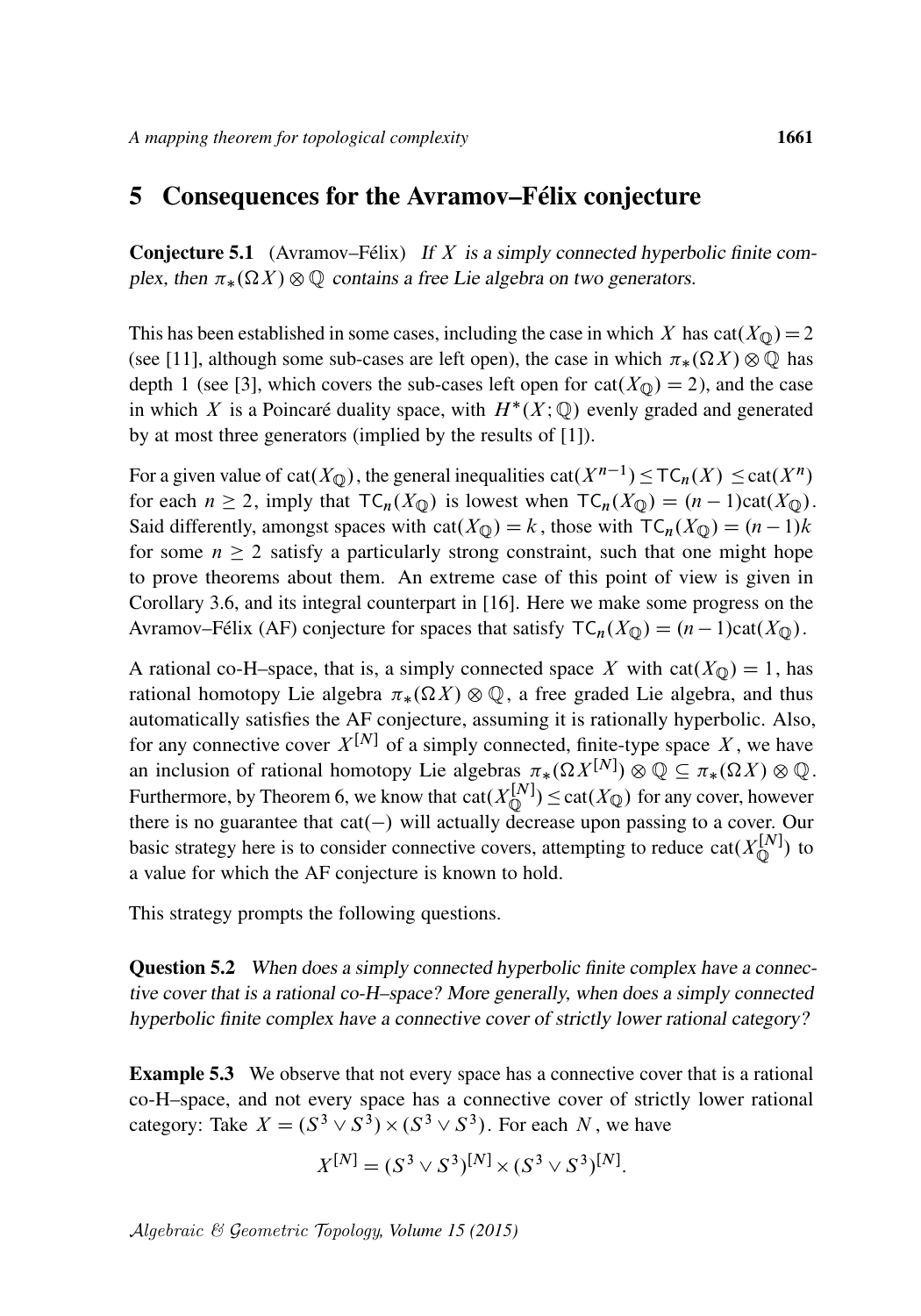It is easy to see here that  $cat(X_{\mathbb{Q}}) = cat(X_{\mathbb{Q}}^{[N]}) = 2$  for each N. We may adapt  $\mathbb Q$ this example to one in which cat $(X_{\Omega}^{[N]})$  $\mathbb{Q}^{[N]}$ ) decreases from cat $(X_{\mathbb{Q}})$  to any intermediate value between cat $(X_{\mathbb{Q}})$  and 1, and stabilizes at that value. For instance, consider  $X = (S^3 \vee S^3) \times (S^3 \vee S^3) \times S^5 \times S^7$ . Then cat $(X_{\mathbb{Q}}) = 4$ , cat $(X_{\mathbb{Q}}^{[5]})$  $\binom{[5]}{2} = 3$ , and  $cat(X_{\bigcirc}^{[N]})$  $\mathcal{Q}^{[N]}(N) = 2$  for  $N \ge 7$ .

We give a partial response to [Question 5.2](#page-18-1) in our next result. We will then specialize to small values of cat( $X_{\text{Q}}$ ) ( $\leq$  3) and establish some cases of the AF conjecture.

In the following results, note that  $\pi_{\text{odd}}(X) \otimes \mathbb{Q}$  must be non-zero, otherwise X would have the rational homotopy type of a product of even-dimensional Eilenberg–Mac Lane spaces, and could not be finite.

<span id="page-19-0"></span>**Theorem 5.4** Let X be a simply connected hyperbolic finite complex. Suppose that we have  $TC_n(X_{\mathbb{Q}}) = (n - 1)\text{cat}(X_{\mathbb{Q}})$  for some  $n \ge 2$ .

(1) Suppose  $2r + 1$  is the lowest odd degree in which  $\pi_*(X) \otimes \mathbb{Q}$  is non-zero. Then

$$
\mathrm{cat}(X_{\mathbb{Q}}^{[2r+1]}) \le \mathrm{cat}(X_{\mathbb{Q}}) - 1.
$$

(2) Suppose that there exist linearly independent elements  $a \in \pi_{2p}(\Omega X) \otimes \mathbb{Q}$ ,  $b \in$  $\pi_{2p}(\Omega X)\otimes \mathbb{Q}$ ,  $p \leq q$ , with Samelson product  $\langle a, b \rangle = 0 \in \pi_{2p+2q}(\Omega X)\otimes \mathbb{Q}$ . Then

$$
cat(X_{\mathbb{Q}}^{[2q+1]}) \leq cat(X_{\mathbb{Q}})-2.
$$

**Proof** (1) Choose any essential map  $\alpha: S^{2r+1} \to X_{\mathbb{Q}}$ . Because odd-dimensional spheres are rational Eilenberg–Mac Lane spaces,  $\alpha$  is injective in (all) rational homotopy groups. Then the maps  $\alpha: Y_1 = S^{2r+1} \to X_{\mathbb{Q}}$  and  $i: X_{\mathbb{Q}}^{[2r+1]} \to X_{\mathbb{Q}}$  satisfy the hypotheses of [Theorem 3.2,](#page-11-0) yielding an inequality

$$
1 + \text{cat}(X_{\mathbb{Q}}^{[2r+1]}) + (n-2)\text{cat}(X_{\mathbb{Q}}) \leq \text{TC}_n(X_{\mathbb{Q}}) = (n-1)\text{cat}(X_{\mathbb{Q}}).
$$

It follows that we must have  $cat(X_0^{[2r+1]})$  $\mathbb{Q}^{\{2r+1\}} \leq \text{cat}(X_{\mathbb{Q}}) - 1$ , as asserted.

(2) Under the standard identifications of  $\pi_*(\Omega X)$  with  $\pi_{*+1}(X)$ , and Samelson product in  $\pi_*(\Omega X)$  with Whitehead product in  $\pi_*(X)$ , the assumption may be phrased as follows: For linearly independent elements  $\alpha \in \pi_{2p+1}(X_{\mathbb{Q}})$ ,  $\beta \in \pi_{2q+1}(X_{\mathbb{Q}})$ , we have  $[\alpha, \beta] = 0 \in \pi_{2p+2q+1}(X_{\mathbb{Q}})$ , where the bracket denotes their Whitehead product. Because their Whitehead product is zero, we have a map  $f_1: Y_1 = S^{2p+1} \times S^{2q+1} \to X_{\mathbb{Q}}$ that restricts to  $(\alpha | \beta)$ :  $S^{2p+1} \vee S^{2q+1} \rightarrow X_{\mathbb{Q}}$  on the wedge. Once again, because odd-dimensional spheres are rational Eilenberg–Mac Lane spaces,  $f_1$  is injective in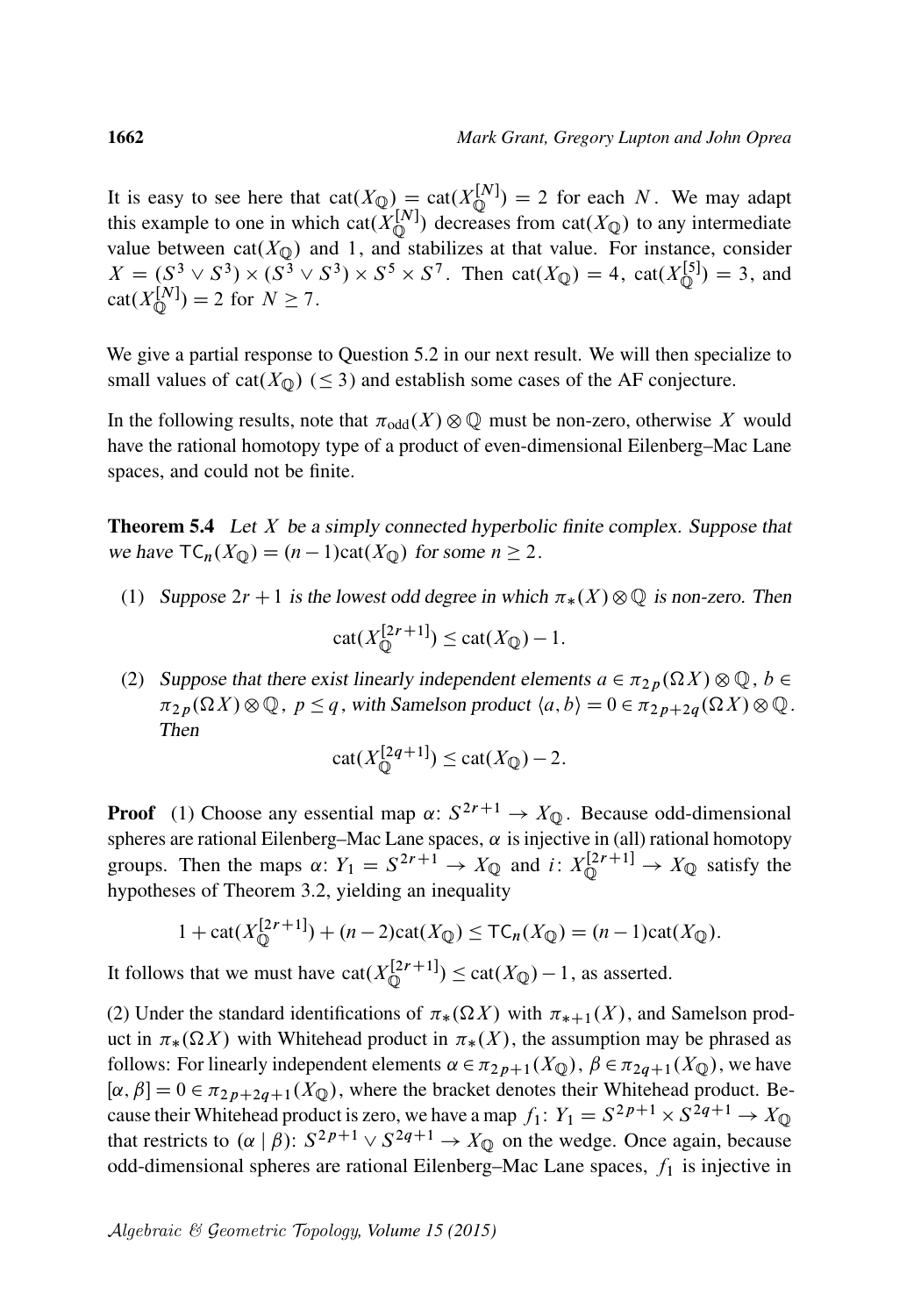(all) rational homotopy groups. Then the maps  $f_1$  and  $f_2$ :  $Y_2 = X_{\mathbb{Q}}^{[2q+1]} \rightarrow X_{\mathbb{Q}}$ satisfy the hypotheses of [Theorem 3.2,](#page-11-0) and we obtain an inequality

$$
2 + \text{cat}(X_{\mathbb{Q}}^{[2q+1]}) + (n-2)\text{cat}(X_{\mathbb{Q}}) \leq \text{TC}_n(X_{\mathbb{Q}}) = (n-1)\text{cat}(X_{\mathbb{Q}}),
$$
  
whence  $\text{cat}(X_{\mathbb{Q}}^{[2q+1]}) \leq \text{cat}(X_{\mathbb{Q}}) - 2.$ 

For a graded Lie algebra L, we say that L has no zero brackets if, whenever  $x, y \in L$ are linearly independent elements, we have  $[x, y] \neq 0 \in L$ .

Recall again the general inequality  $(n - 1)\text{cat}(X_{\mathbb{Q}}) \leq T\text{C}_n(X_{\mathbb{Q}})$ , for each  $n \geq 2$ . If we assume that  $TC_n(X_{\mathbb{Q}}) \leq 2n - 3$  for some *n*, then it follows that cat $(X_{\mathbb{Q}}) = 1$ , and  $X$  is a rational co-H–space. Since we are assuming  $X$  is hyperbolic, this implies that  $X$  has the same rational homotopy type as a wedge of at least two spheres, and hence satisfies the AF conjecture. The next step, therefore, is the case in which  $TC_n(X_{\mathbb{Q}}) \leq 2n-2$  for some  $n \geq 2$ . The interest here is in the case in which cat $(X_{\mathbb{Q}})=2$ and  $TC_n(X_0) = 2n - 2$  for some n. Any space with cat $(X_0) = 2$  is already known to satisfy the AF conjecture [\[11;](#page-22-5) [3\]](#page-22-14). Here, we will obtain a stronger conclusion using the extra constraint on  $TC_n(X_{\mathbb{Q}})$ .

<span id="page-20-0"></span>Corollary 5.5 Let X be a simply connected hyperbolic finite complex, and suppose  $TC_n(X_{\mathbb{Q}}) \leq 2n-2$  for some  $n \geq 2$ . Then  $\pi_{even}(\Omega X) \otimes \mathbb{Q}$  has no zero brackets. Furthermore, if  $\pi_{2r}(\Omega X) \otimes \mathbb{Q}$  is the lowest-degree non-zero part of  $\pi_{even}(\Omega X) \otimes \mathbb{Q}$ , then the connective cover  $X_{\mathbb{O}}^{[2r+1]}$  $\mathbb{Q}^{\{2r+1\}}$  is a (rational) co-H–space. In particular,  $\pi_*(\Omega X) \otimes \mathbb{Q}$  contains as a sub-Lie algebra the infinite-dimensional free Lie algebra  $\pi_*(\Omega X^{[2r+1]})\otimes \mathbb{Q}$ .

**Proof** The hypothesis  $TC_n(X_{\mathbb{Q}}) \leq 2n - 2$  for some  $n \geq 2$  entails cat $(X_{\mathbb{Q}}) \leq 2$ . If cat( $X_{\mathbb{Q}}$ ) = 1, then  $\pi_*(\Omega X) \otimes \mathbb{Q}$  is a free Lie algebra and we are done. So assume that cat( $X_{\mathbb{Q}}$ ) = 2. First, suppose that we have two linearly independent, even-degree elements in  $\pi_*(\Omega X) \otimes \mathbb{Q}$  whose bracket is zero. Then part (2) of [Theorem 5.4](#page-19-0) contradicts the fact that each connective cover  $X_{\mathbb{O}}^{[N]}$  $\mathbb{Q}^{\{N\}}$  is non-contractible. Hence,  $\pi_{\text{even}}(\Omega X) \otimes \mathbb{Q}$  has no zero brackets. The remaining assertion follows directly from part (1) of [Theorem 5.4.](#page-19-0)  $\Box$ 

Remark 5.6 The condition that a graded Lie algebra have no zero brackets is, in general, strictly weaker than the condition that the Lie algebra be free. If a graded Lie algebra is free, then it has no zero brackets. The example below illustrates that the converse need not be true. Note, however, that our example is not the rational homotopy Lie algebra of a hyperbolic space, as it does not have the (exponentially) increasing ranks displayed by such. Clearly, no zero brackets entails a rich bracket structure. It would be interesting to understand more fully the relationship, if any, between no zero brackets and freeness in the context of hyperbolic rational homotopy Lie algebras.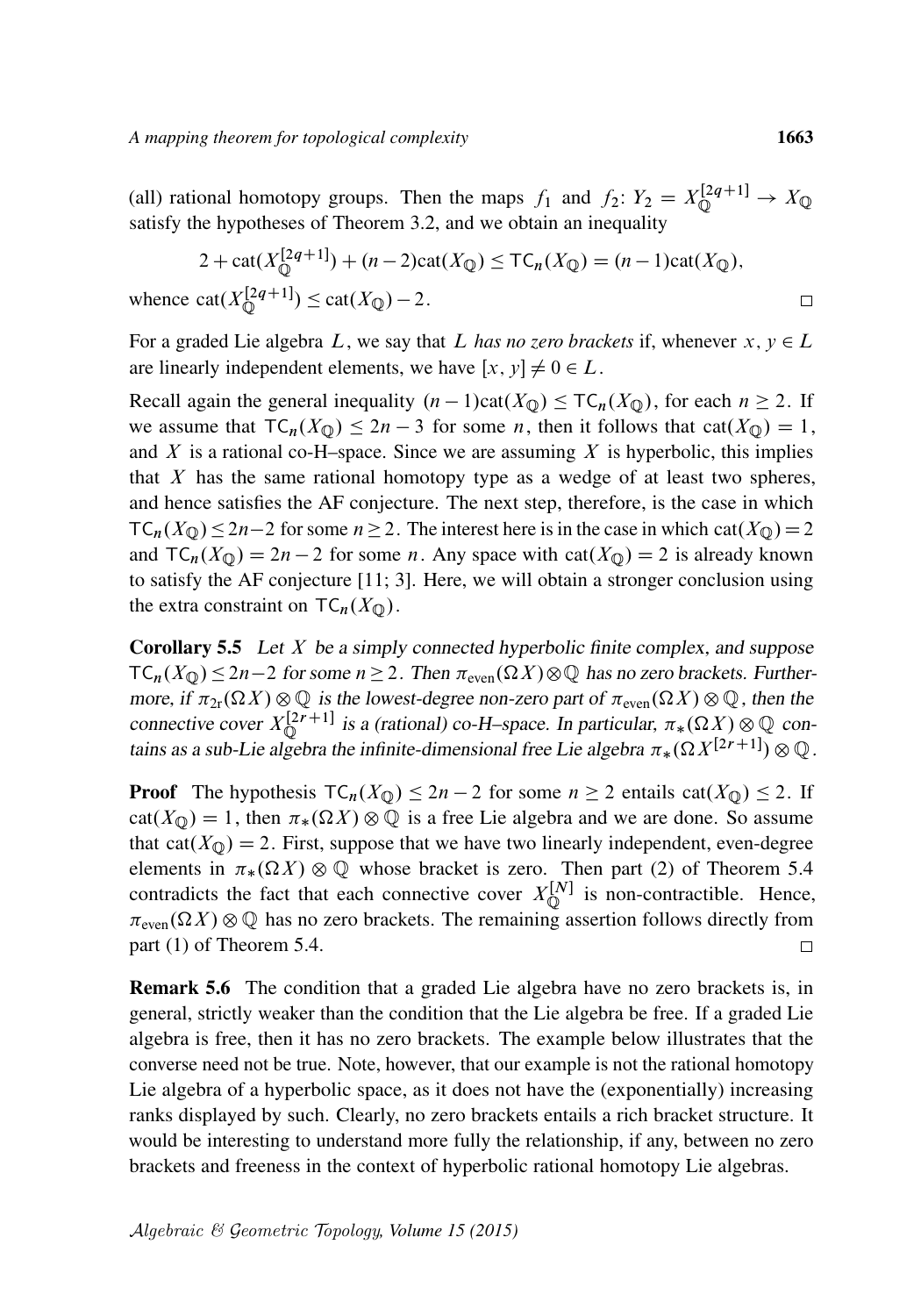**Example 5.7** Let L be the evenly graded vector space with  $L_{2i} = \langle x_i \rangle$ , a onedimensional vector space with basis element  $x_i$  for each  $i = 1, 2, \ldots$ . Define a bracket structure on L by setting  $[x_i, x_j] = 2(j - i)x_{i+j}$  for  $i < j$ . Then L is a graded Lie algebra with no zero brackets. Evidently,  $L$  is not a free graded Lie algebra (nor does it contain a sub-Lie algebra that is free on two generators). This example is based on the Witt algebra; we thank Simon Wadsley for pointing it out to us (via MathOverflow).

We continue to probe the AF conjecture, relaxing the constraint on  $TC_n(-)$ . For  $TC_n(X_0)$  in the range  $2n-2 \leq TC_n(X_0) \leq 3n-4$  for any n, we are still constrained to cat( $X_{\mathbb{Q}}$ )  $\leq$  2. However, in the range  $2n - 1 \leq T C_n(X_{\mathbb{Q}}) \leq 3n - 4$ , we do not have  $TC_n(X_{\mathbb{Q}})$  as low as possible, given the value of cat $(X_{\mathbb{Q}})$ . The next step, then, is to consider  $TC_n(X_0) \leq 3n - 3$ , which now allows for cat $(X_0) = 3$ . We will bootstrap, using the affirmative solution to the AF conjecture for spaces of rational category 2, and establish the AF conjecture here. As with the previous result, we will actually obtain somewhat finer information.

<span id="page-21-0"></span>**Corollary 5.8** Suppose  $X$  is a simply connected hyperbolic finite complex with  $cat(X_{\mathbb{Q}}) = 3$  and  $TC_n(X_{\mathbb{Q}}) = 3n-3$  for some  $n \ge 2$ . If there exist linearly independent elements  $a, b \in \pi_{\text{even}}(\Omega \tilde{X}) \otimes \mathbb{Q}$  with  $\langle a, b \rangle = 0$ , and  $|a| \leq |b| = 2q$ , then  $X_{\mathbb{Q}}^{[2q+1]}$  $\mathbb Q$ is a rational co-H–space. Independently of whether or not this is the case, we have cat $(X_{\mathbb{O}}^{[2r+1]}$  $\mathbb{Q}^{[2r+1]} \leq 2$ , where  $2r$  is the lowest-degree non-zero part of  $\pi_{\text{even}}(\Omega X) \otimes \mathbb{Q}$ . In all cases, X satisfies the AF conjecture.

**Proof** This follows directly from part (2) of [Theorem 5.4.](#page-19-0) In the second case here, we rely upon [\[11;](#page-22-5) [3\]](#page-22-14) to conclude the AF conjecture for  $X_{\mathbb{O}}^{[N]}$  $\mathbb{Q}^{[N]}$ , and thus for  $X_{\mathbb{Q}}$ .  $\Box$ 

Returning briefly to the situation in which cat( $X_{\mathbb{Q}}$ ) = 2, and  $2n-1 \leq T\mathsf{C}_n(X_{\mathbb{Q}}) \leq 3n-4$ is not as low as possible, there is one more consequence to be gleaned from [Theorem 3.2.](#page-11-0) This concerns [Question 5.2.](#page-18-1)

**Corollary 5.9** Suppose  $X$  is a simply connected hyperbolic finite complex with  $cat(X_{\mathbb{Q}}) = 2$  and  $TC_n(X_{\mathbb{Q}}) = 2n-1$  for some  $n \ge 2$ . If there exist linearly independent elements  $a, b \in \pi_{even}(\Omega X) \otimes \mathbb{Q}$  with  $\langle a, b \rangle = 0$ , and  $|a| \le |b| = 2q$ , then  $X_{\mathbb{Q}}^{[2q+1]}$  $\mathbb{Q}^{2q+1}$  is a rational co-H–space.

**Proof** This follows from the same argument used to show part (2) of [Theorem 5.4.](#page-19-0)  $\Box$ 

It is irresistible to imagine using [Theorem 5.4](#page-19-0) inductively, so as to address [Question 5.2](#page-18-1) for spaces that satisfy  $TC_n(X_{\mathbb{Q}}) = (n-1)\text{cat}(X_{\mathbb{Q}})$ . Unfortunately, we are not able to do so at present. Another question prompted by our results here is the following. In principle, the hypothesis that  $TC_n(X_{\mathbb{Q}}) = (n - 1)cat(X_{\mathbb{Q}})$  gives a different hypothesis on X for each  $n \geq 2$ . However, there is some evidence to suggest they are not separate.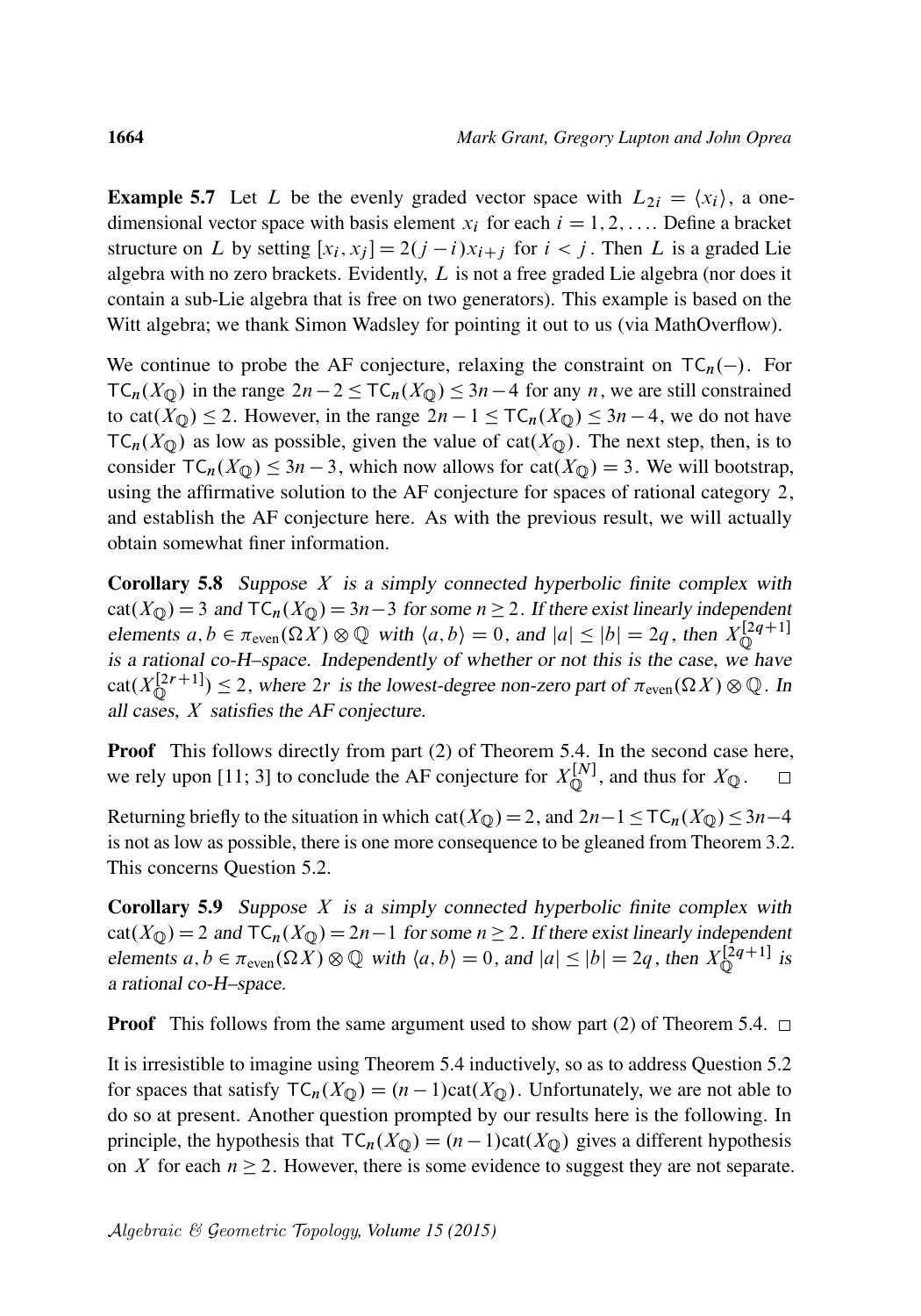**Question 5.10** Does  $TC_n(X) = \text{cat}(X^{n-1})$  for some  $n \ge 2$  imply that  $TC_n(X) =$  $cat(X^{n-1})$  for all  $n \geq 2$ ?

#### References

- <span id="page-22-15"></span>[1] L L Avramov, *[Free Lie subalgebras of the cohomology of local rings](http://dx.doi.org/10.2307/1999863)*, Trans. Amer. Math. Soc. 270 (1982) 589–608 [MR645332](http://www.ams.org/mathscinet-getitem?mr=645332)
- <span id="page-22-7"></span>[2] I Basabe, J González, Y B Rudyak, D Tamaki, *[Higher topological complexity and](http://dx.doi.org/10.2140/agt.2014.14.2103) [its symmetrization](http://dx.doi.org/10.2140/agt.2014.14.2103)*, Algebraic & Geometric Topology 14 (2014) 2103–2124
- <span id="page-22-14"></span>[3] R Bøgvad, C Jacobsson, *[Graded Lie algebras of depth one](http://dx.doi.org/10.1007/BF02568488)*, Manuscripta Math. 66 (1989) 153–159 [MR1027305](http://www.ams.org/mathscinet-getitem?mr=1027305)
- <span id="page-22-1"></span>[4] O Cornea, G Lupton, J Oprea, D Tanré, *[Lusternik–Schnirelmann category](http://dx.doi.org/10.1090/surv/103)*, Mathematical Surveys and Monographs 103, Amer. Math. Soc. (2003) [MR1990857](http://www.ams.org/mathscinet-getitem?mr=1990857)
- <span id="page-22-8"></span>[5] A Costa, M Farber, *[Motion planning in spaces with small fundamental groups](http://dx.doi.org/10.1142/S0219199710003750)*, Commun. Contemp. Math. 12 (2010) 107–119 [MR2649230](http://www.ams.org/mathscinet-getitem?mr=2649230)
- <span id="page-22-2"></span>[6] A Dranishnikov, *[Topological complexity of wedges and covering maps](http://dx.doi.org/10.1090/S0002-9939-2014-12146-0)*, Proc. Amer. Math. Soc. 142 (2014) 4365–4376 [MR3267004](http://www.ams.org/mathscinet-getitem?mr=3267004)
- <span id="page-22-0"></span>[7] M Farber, *[Topological complexity of motion planning](http://dx.doi.org/10.1007/s00454-002-0760-9)*, Discrete Comput. Geom. 29 (2003) 211–221 [MR1957228](http://www.ams.org/mathscinet-getitem?mr=1957228)
- <span id="page-22-9"></span>[8] M Farber, *[Instabilities of robot motion](http://dx.doi.org/10.1016/j.topol.2003.07.011)*, Topology Appl. 140 (2004) 245–266 [MR2074919](http://www.ams.org/mathscinet-getitem?mr=2074919)
- <span id="page-22-3"></span>[9] Y Félix, S Halperin, *[Rational LS category and its applications](http://dx.doi.org/10.2307/1999190)*, Trans. Amer. Math. Soc. 273 (1982) 1–38 [MR664027](http://www.ams.org/mathscinet-getitem?mr=664027)
- <span id="page-22-11"></span>[10] Y Félix, S Halperin, J-M Lemaire, *[The rational LS category of products and of](http://dx.doi.org/10.1016/S0040-9383(97)00061-X) [Poincaré duality complexes](http://dx.doi.org/10.1016/S0040-9383(97)00061-X)*, Topology 37 (1998) 749–756 [MR1607732](http://www.ams.org/mathscinet-getitem?mr=1607732)
- <span id="page-22-5"></span>[11] Y Félix, S Halperin, J-C Thomas, *Sur l'homotopie des espaces de catégorie* 2, Math. Scand. 55 (1984) 216–228 [MR787198](http://www.ams.org/mathscinet-getitem?mr=787198)
- <span id="page-22-4"></span>[12] Y Félix, S Halperin, J-C Thomas, *[Rational homotopy theory](http://dx.doi.org/10.1007/978-1-4613-0105-9)*, Graduate Texts in Mathematics 205, Springer, New York (2001) [MR1802847](http://www.ams.org/mathscinet-getitem?mr=1802847)
- <span id="page-22-12"></span>[13] Y Félix, J Oprea, D Tanré, *Algebraic Models in Geometry*, Oxford Graduate Texts in Mathematics 17, Oxford Univ. Press (2008)
- <span id="page-22-6"></span>[14] Y Félix, J-C Thomas, *[Sur la structure des espaces de LS catégorie deux](http://projecteuclid.org/euclid.ijm/1256064232)*, Illinois J. Math. 30 (1986) 574–593 [MR857212](http://www.ams.org/mathscinet-getitem?mr=857212)
- <span id="page-22-10"></span>[15] L Fernández Suárez, P Ghienne, T Kahl, L Vandembroucq, *[Joins of DGA modules](http://dx.doi.org/10.2140/agt.2006.6.119) [and sectional category](http://dx.doi.org/10.2140/agt.2006.6.119)*, Algebr. Geom. Topol. 6 (2006) 119–144 [MR2199456](http://www.ams.org/mathscinet-getitem?mr=2199456)
- <span id="page-22-13"></span>[16] M Grant, G Lupton, J Oprea, *[Spaces of topological complexity one](http://dx.doi.org/10.4310/HHA.2013.v15.n2.a4)*, Homology Homotopy Appl. 15 (2013) 73–81 [MR3117387](http://www.ams.org/mathscinet-getitem?mr=3117387)